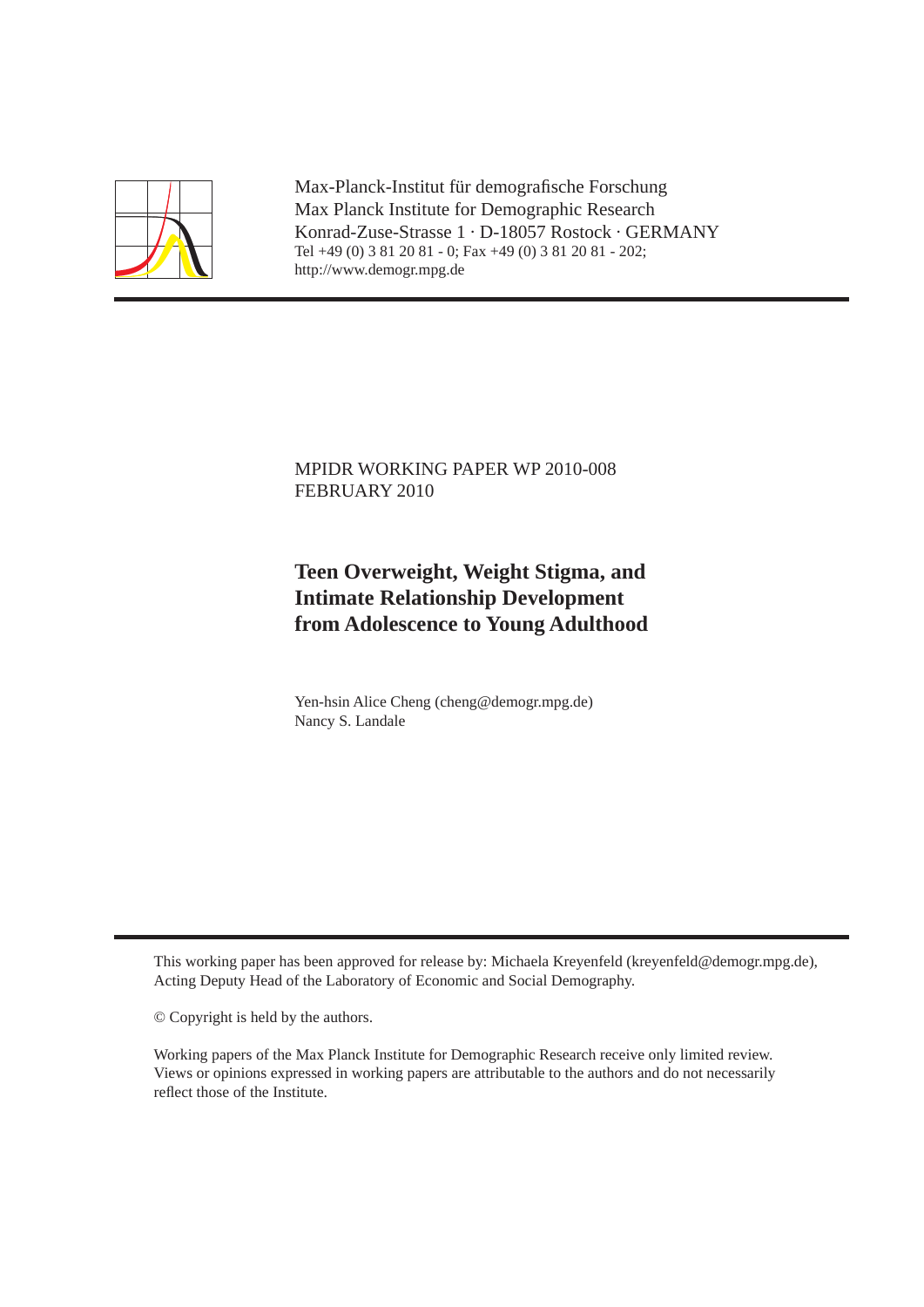#### Title:

Teen Overweight, Weight Stigma, and Intimate Relationship Development from Adolescence to Young adulthood\*

Authors: Yen-hsin Alice Cheng Max Planck Institute for Demographic Research Nancy S. Landale Pennsylvania State University

\* Direct correspondence to: Yen-hsin Alice Cheng, Max Planck Institute for Demographic Research, Konrad-Zuse-Str. 1, 18057 Rostock, Germany. Tel: 49-381-2081245. Fax: 49-381- 2081545. Email: cheng@demogr.mpg.de

Support for this research was provided by a grant from the NICHD, R01-HD045309. Support services were provided by the Population Research Institute, Pennsylvania State University, which has core support from the NICHD (R24-HD41025). This research uses data from Add Health, a program project designed by J. Richard Udry, Peter S. Bearman, and Kathleen Mullan Harris, and funded by a grant P01-HD31921 from the Eunice Kennedy Shriver National Institute of Child Health and Human Development, with cooperative funding from 17 other agencies. Special acknowledgment is due Ronald R. Rindfuss and Barbara Entwisle for assistance in the original design. Persons interested in obtaining data files from Add Health should contact Add Health, Carolina Population Center, 123 W. Franklin Street, Chapel Hill, NC 27516-2524 (addhealth@unc.edu). No direct support was received from grant P01-HD31921 for this analysis.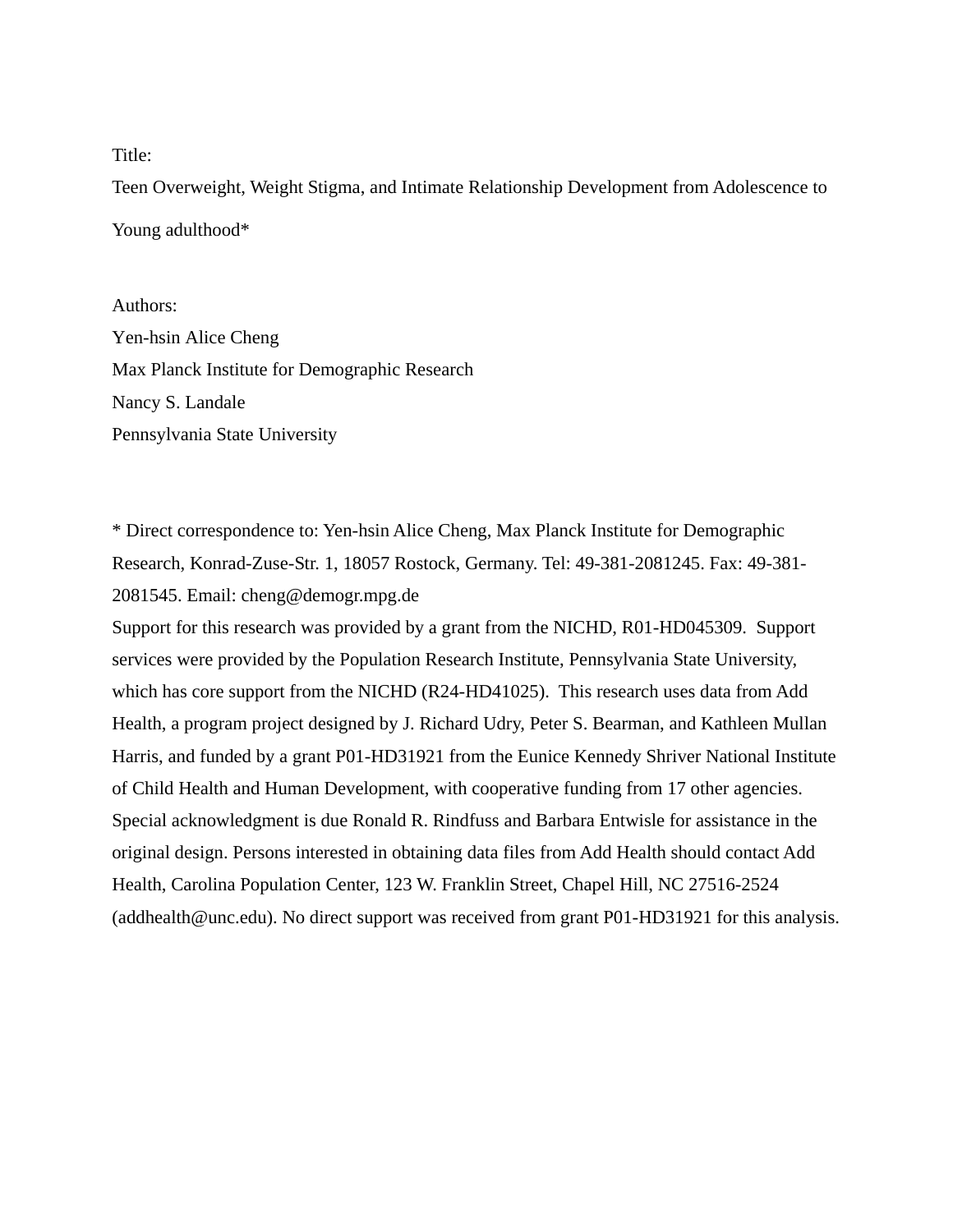# **Teen Overweight, Weight Stigma, and Intimate Relationship Development from Adolescence to Young adulthood**

#### **Abstract**

With an emphasis on how weight stigma is manifested in social relationship context, this study explores two under-studied consequences of adolescent overweight, timing of first sex and subsequent intimate relationship development. The data employed come from Waves I to III of the National Longitudinal Study of Adolescent Health. The results indicate that overweight adolescents have significantly later onset of first sex and are more likely to enter early adulthood without any intimate relationship experience when compared to normal-weight youth. Overweight adolescents are vulnerable to discriminatory treatments such as being rejected by or having less close relationships with peers and are thus less likely to have any intimate relationship. The study contributes to the existing literature on overweight youth by revealing the critical role of prejudiced social encounters in peer relationships as the key context that hinders the development of intimate relationships from adolescence to early adulthood. Future studies should seek to understand the broader implications of poor social adjustments during adolescence for later development.

Key words: adolescent overweight, weight stigma, sex debut, intimate relationship, sexual development, social relationships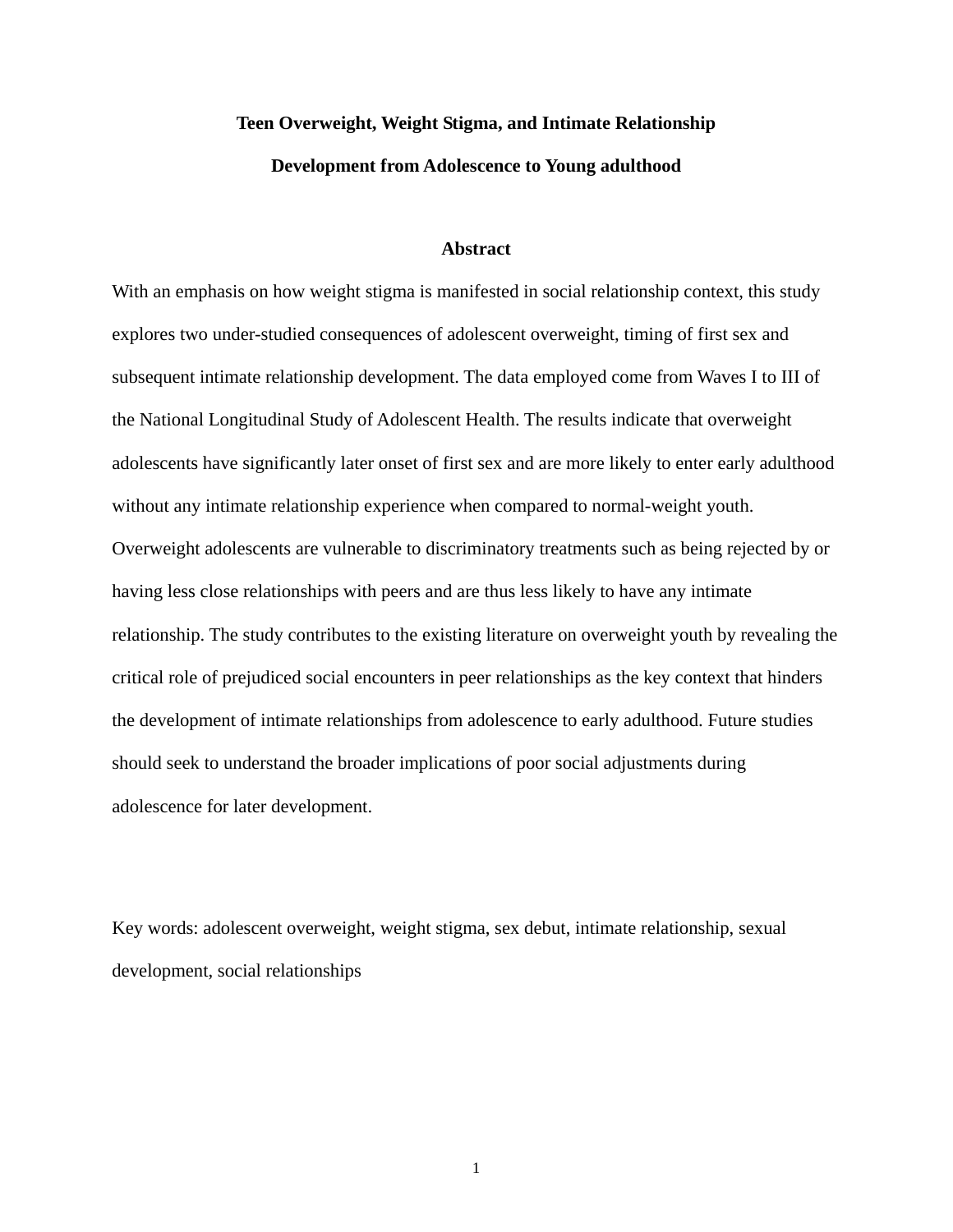Obesity has become an increasingly prevalent health problem during the past few decades in the United States. Between the 1960s and 2002, the prevalence of overweight among 12- through 19-year-olds more than tripled--from 5% to 17% (NCHS 2005). Weight-based stigmatization toward overweight children has been documented over the past few decades (Puhl and Latner 2007). A stigmatized child often encounters social exclusion, derogatory comments, and physical bullying, etc. With the increase in overweight prevalence, weight stigma toward children did not improve but worsened than four decades ago (Latner and Stunkard 2003). The majority of studies that have investigated the impact of weight bias toward overweight adolescents focus on a variety of outcomes such as psychosocial adjustment, academic and SES consequences, and physical health (Puhl and Latner 2007). Amidst all the existing studies, a relatively underexplored issue is how weight stigma shapes romantic relationship and sexual experiences of overweight adolescents.

The development of intimate relationships, here defined as romantic relationships that involve sexual behaviors, is an indicator of youths' physiosocial well-being. On the physiological side of health, a potential "paradox" exists in the research on teen overweight and intimate relationship development. The fact that overweight teens are less likely to date (Halpern, King, Oslak, and Udry 2005) indicates that they have a relatively low risk of initiating sex, since first sexual intercourse generally occurs in a steady relationship (Ryan, Manlove, and Franzetta 2003). Early sex debut is considered risky in the adolescent development literature (Hofferth 1987). Thus, although being overweight is associated with negative health and social outcomes, overweight teens are somewhat "protected" from experiencing this negative event. Although overweight could be a factor that contributes to risky sexual development. Evidence from a number of clinical cases suggests that some obese adults become sexually promiscuous as a way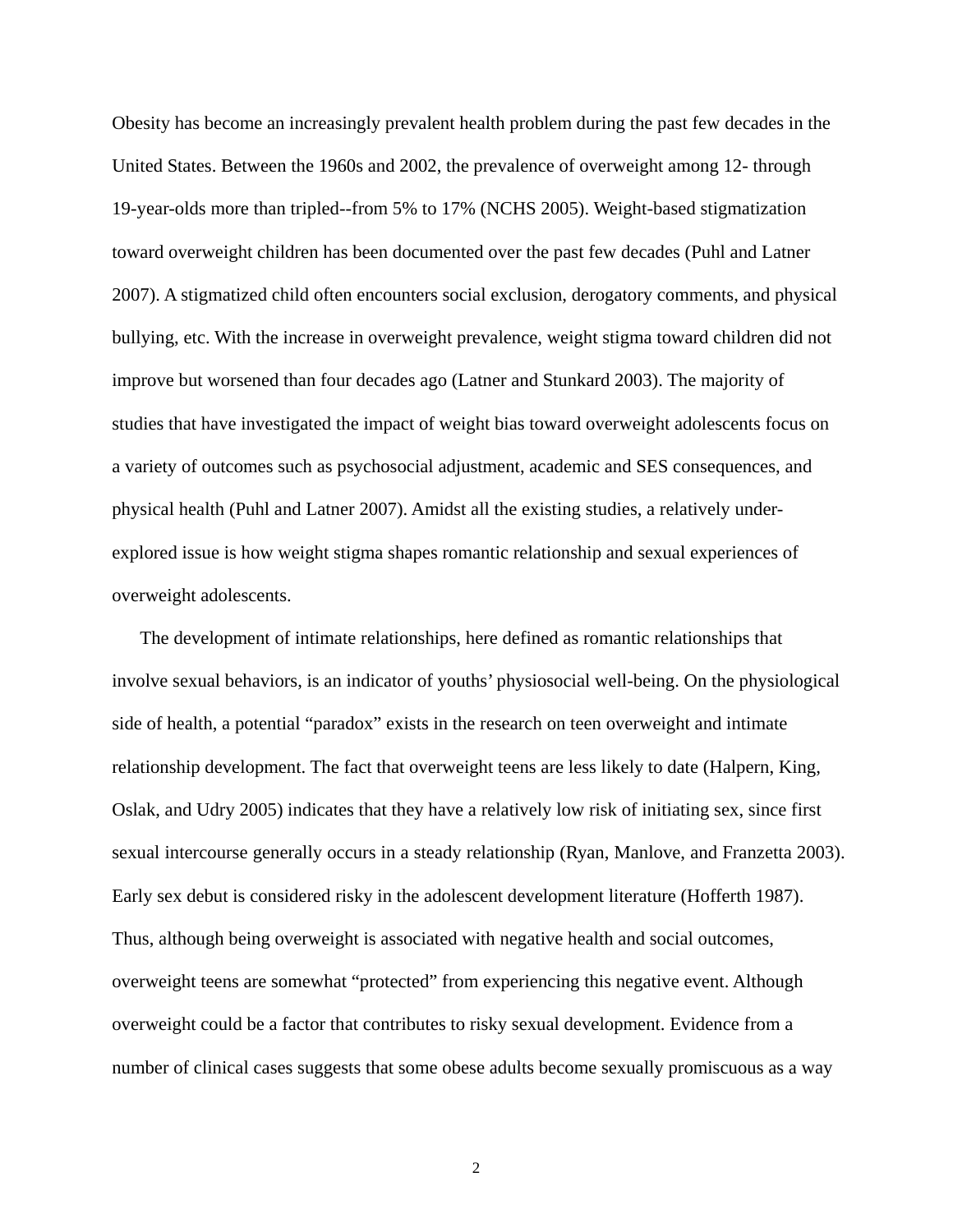of seeking approval from the opposite sex or releasing grievances that result from weight discrimination (McDanal Jr 1993). Although a similar problem has not been documented in the adolescent literature, sexual promiscuity in adulthood could potentially have roots in adolescence. Even if overweight adolescents are not engaging in risky sexual acts, they may still be more likely to give in to romantic partners' sexual advances because of a fear that their refusal may jeopardize the relationship. Therefore, the influence of overweight on adolescents' physio-sexual development may be complex. It is imperative for researchers to understand more about how body weight shapes this process during adolescence and early adulthood. The existing sparse research on this issue has not investigated it from a developmental perspective.

On the social side of health, prior research has shown that adolescent sexual behaviors occur mostly in steady, romantic relationships (Downey, Bonica, and Rincon 1999; Ryan, Manlove, and Franzetta 2003). In turn, studying intimate relationships in adolescence is not only about the emergence of sex, but also about how close interpersonal relationships shift from same-sex crowds to the opposite-sex. As noted, overweight youth tend to have more problems developing romantic relationships (Halpern, King, Oslak, and Udry 2005; Halpern, Udry, Campbell, and Suchindran 1999). This could potentially be attributed to the fact that adolescent overweight increases the likelihood of being marginalized by peers (Pearce, Boergers, and Prinstein 2002; Strauss and Pollack 2003), which then reduces the chances of dating. Connolly and colleagues (2000) found that adolescents with more other-sex friends or friends from other schools in their social networks are more likely to have romantic relationships. They pointed out that while other-sex friendship networks have a direct effect on romantic relationships, same-sex networks have an indirect effect (Connolly, Furman, and Konarski 2000). The formation of intimate relationships is an important part of human development during adolescence. If overweight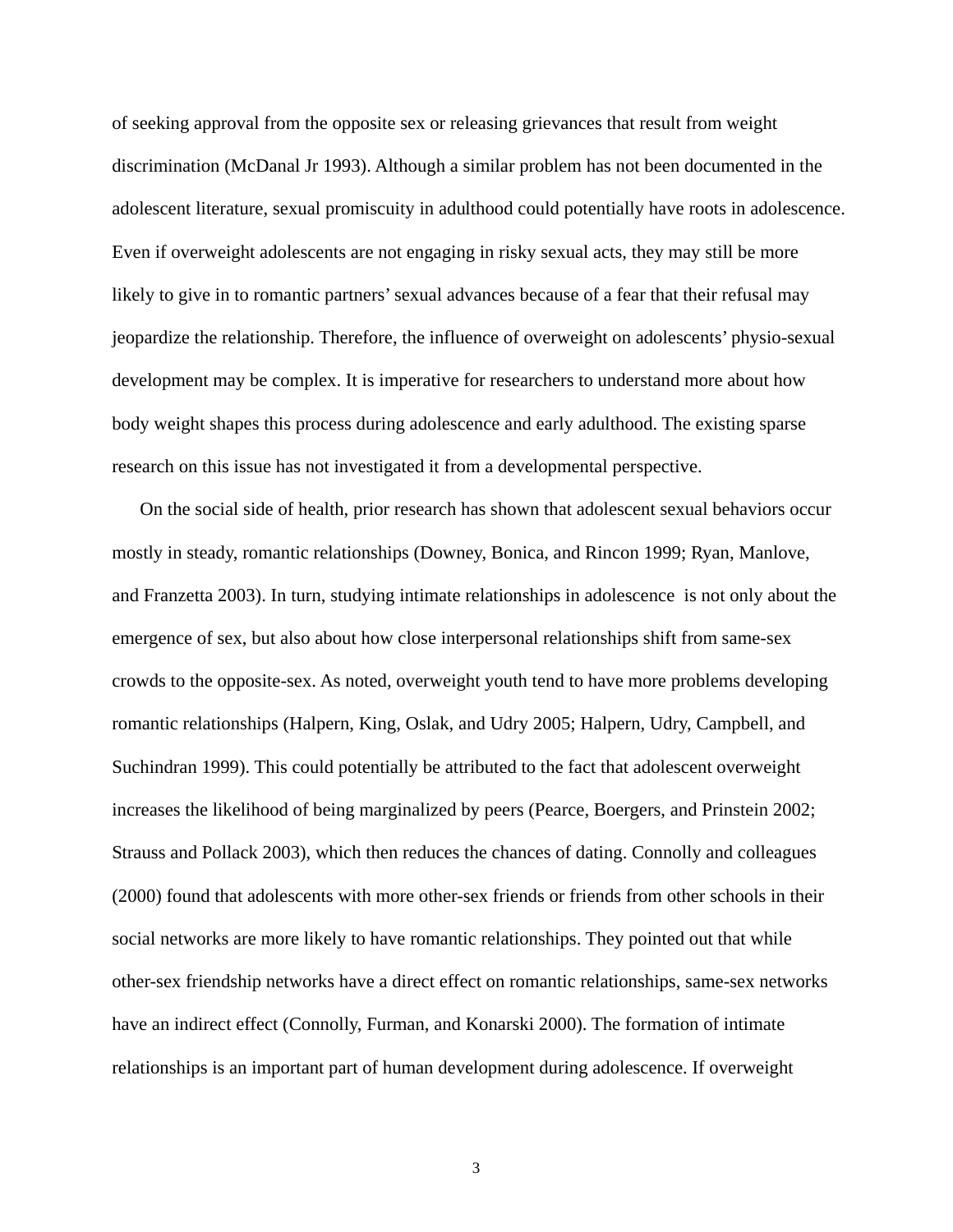youths have limited opportunities to experience or to explore intimate relationships, chances are they may continue to have trouble forming stable and healthy dyadic relationships as adults. This can potentially be a crucial reason why the likelihood of marriage is relatively lower for overweight individuals (Gortmaker, Must, Perrin, Sobol, and Dietz 1993).

A good starting point to unravel the process of intimate relationship development is examination of how adolescent weight status affects the emergence of first sex, as it is an important developmental marker. Research has shown that overweight is associated with lower likelihood of having sex, yet little is known about whether being overweight is linked to significantly later timing of first sex at the population level. Furthermore, little is known about why overweight is associated with delayed initiation of first coitus. Researchers studying the consequences of adolescent overweight know equally little about the development of intimate sexual relationships from adolescence to young adulthood. As adolescents make the transition to first sex, how does their developmental trajectory of intimate relationships evolve? Who are the adolescents who remain sexually inexperienced throughout their adolescence? Is the trajectory followed affected by weight status? The best way to study the developmental trajectories of adolescents is to track relationship experiences over several years, so that a more complete picture can be seen.

This study seeks to contribute to the paucity of related research by addressing three major questions: (1) What is the association between weight status and the timing of first sex in adolescence? (2) How does intimate relationship develop across the entire span of adolescence and early adulthood for adolescents of different weight statuses? (3) How does weight stigma shape the mechanisms that explain these processes? The current study utilizes a nationally representative sample from three waves of the National Longitudinal Study of Adolescent Health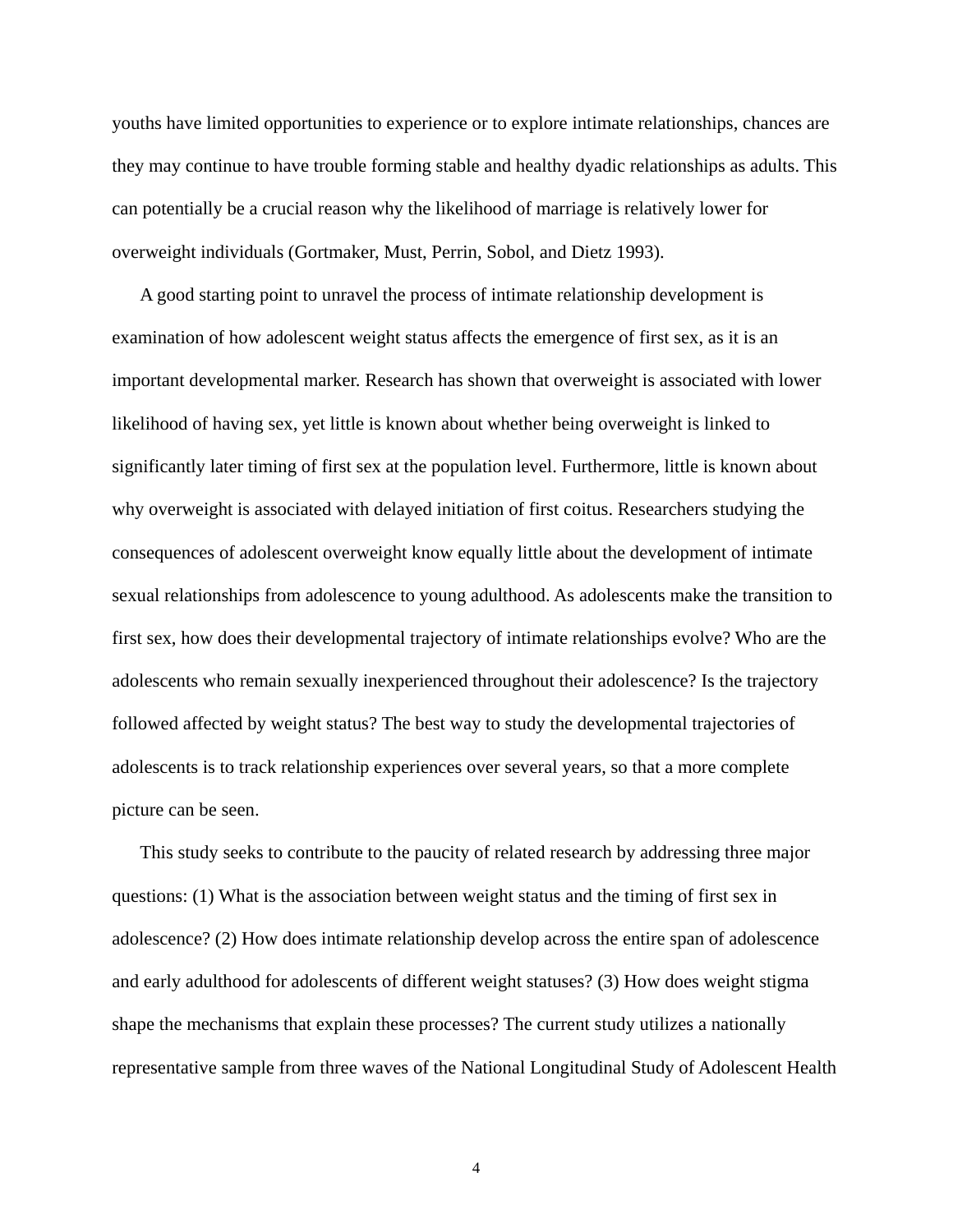(Add Health) to examine how weight status affects adolescents' sexual development.

#### **Conceptual Framework**

#### **Weight Stigma in Social Relationships**

Weight stigma refers to biased attitudes toward individuals with excessive weight that are often expressed in prejudice and rejection. A stigmatized individual often encounters overt and covert victimization such as teasing, bullying, or social exclusion or avoidance. Empirical research on weight stigma and the negative adjustments of overweight youth suggests that weight-based teasing and victimization, instead of body weight per se, are the crucial factors leading to unfavorable outcomes. Similar processes have been found in studies about psychological adjustment, dating opportunities, socioeconomic outcomes, and physical health consequences (Puhl and Latner 2007). Existing research has not explored the role of social relationships in mediating the effect of body weight on sex debut and subsequent intimate relationship development. Researchers know that overweight is associated with lower likelihood of initiating an intimate relationship (Halpern et al. 1999; Halpern et al. 2005), yet little is known about whether being overweight is linked to significantly later sex debut at the population level and the underlying processes that cause it.

Cawley and colleagues (2006), who used the National Longitudinal Study of Youth 1997 (NLSY 97) and the Add Health data to examine how height, weight, and BMI relate to dating and sexual activities in adolescence. They reported that overweight adolescents are less likely to have first sex in the Add Health data, but not in the NLSY 97 (Cawley et al. 2006). There are two major limitations to their study. First, they used adult BMI cutoff standards (i.e., BMI<18.5, 18.5-25, 25-30, >30) to categorize adolescent BMI values into underweight, normal weight, overweight, and obese. Given the wide age range (ages 12 to 20 in Wave 1) of the sample in the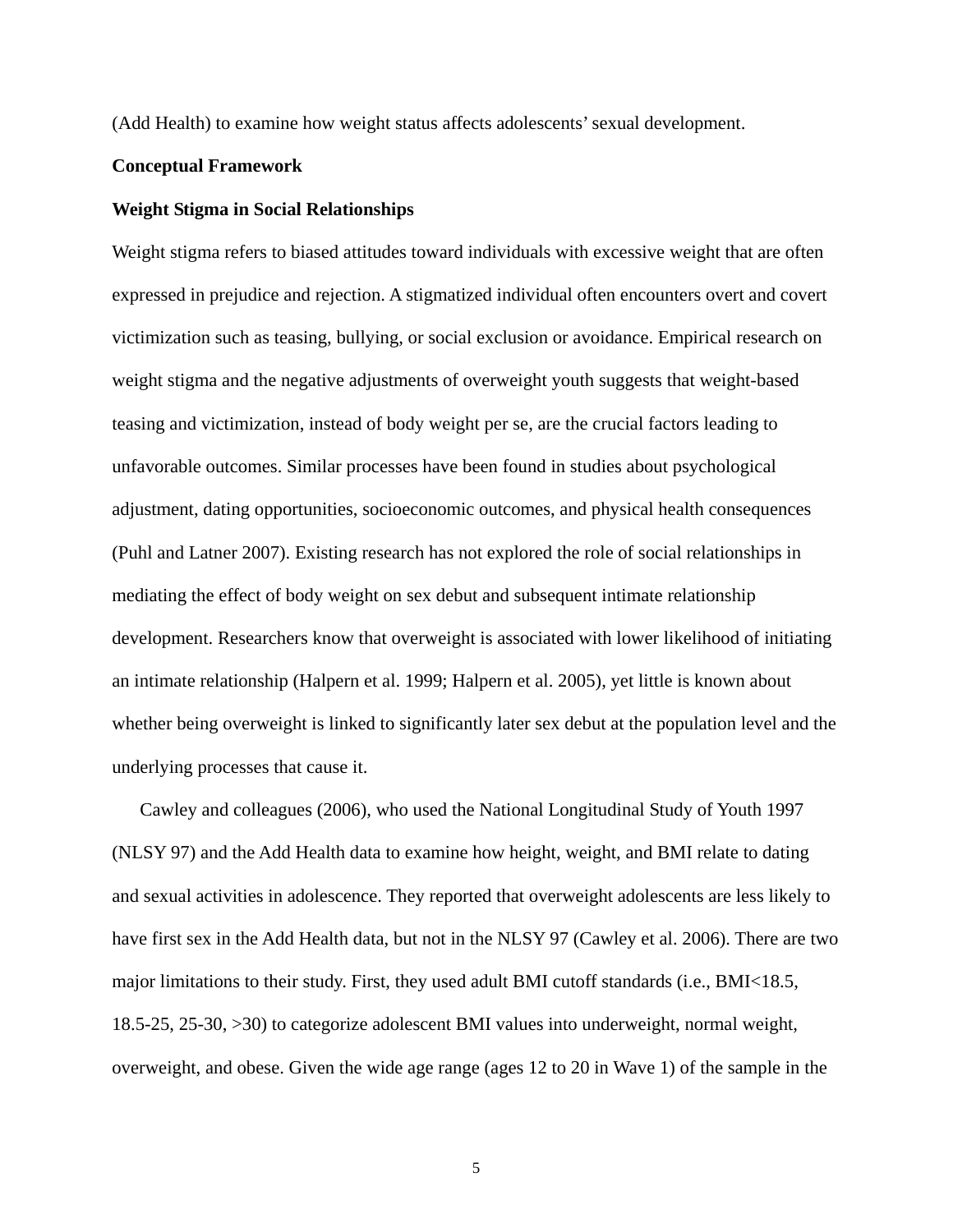Add Health study and the different developmental pace of boys and girls, using adult standards can misclassify younger overweight adolescents as having normal weight. For example, a BMI of 24 is over the 85 percentile for a 14-year-old, but it is considered normal weight in the adult population. Thus, the 2000 CDC growth charts are more ideal for making age- and sex-sensitive cutpoints for studying overweight in adolescence (Ogden, Kuczmarski, Flegal, Mei, Guo, Wei, Grummer-Strawn, Curtin, Roche, and Johnson 2002). Second, Cawley and colleagues did not seek to study the mechanisms underlying the association between weight and timing of sex debut. As suggested by earlier research, romantic relationships provide the context for sexual activities (Halpern, Udry, Campbell, and Suchindran 1999), especially first sexual intercourse (about 85%) in adolescence (Ryan, Manlove, and Franzetta 2003). Since adolescent romantic relationships often evolve from social interactions with the opposite sex in mixed-gender peer groups (Connolly, Craig, Goldberg, and Pepler 2004), interpersonal relationships in adolescence become a key context to examine if researchers want to gain further insight into how body weight affects intimate relationship development.

Social relationships occupy a central position in adolescence, and the peer context is an incubator for the emergence of romantic relationships (Brown 1999; Cavanagh 2007). Both same-sex and other-sex friendships affect the formation of romantic relationships in adolescence (Connolly, Furman, and Konarski 2000). A study by Cavanagh (2007) also showed that youth who are closer with their female friends are more likely to initiate a romantic relationship, whether it is sexual or not. This is partly because girls integrate their friendship network faster than boys (Feiring 1999). Furthermore, deeper involvement in peer groups (especially with opposite-sex friends) increases the odds of first sex within dating relationships (Sieving, Eisenberg, Pettingell, and Skay 2006). Closer relationships with both male and female friends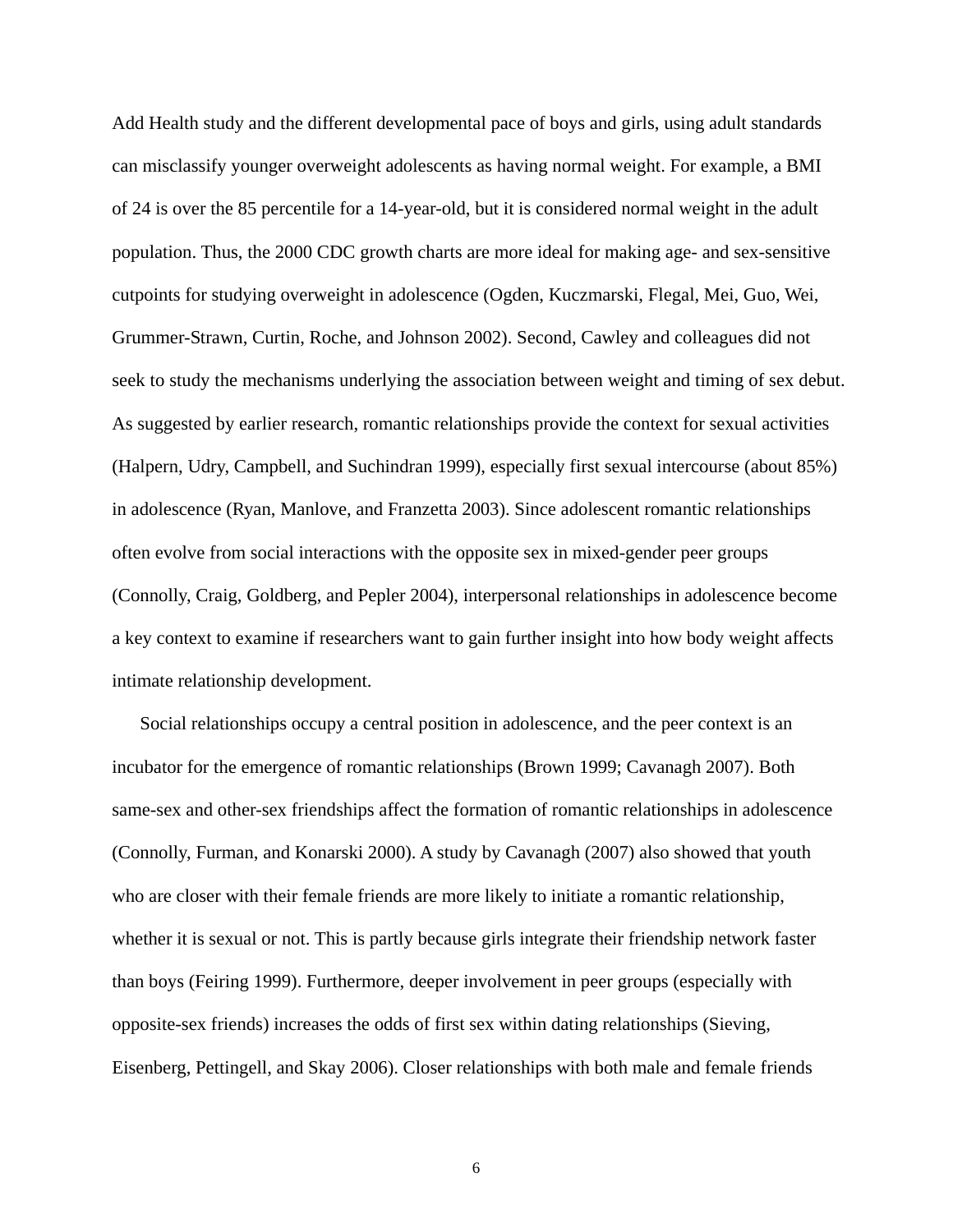among White youth are also related to more sexualized conceptions of romantic relationships (Cavanagh, 2007).

Adolescent overweight influences social relationships by increasing the likelihood of discriminatory treatment by peers (Pearce, Boergers, and Prinstein 2002; Strauss and Pollack 2003), which then reduces the chances of dating. A few studies have reported that overweight adolescents are more likely to be bullied and to be isolated from peer networks than their normal weight peers (Pearce, Boergers, and Prinstein 2002; Strauss and Pollack 2003). In Strauss and Pollack's (2003) study, overweight adolescents received significantly fewer friendship nominations from others when compared to normal weight adolescents. Overweight teens were much more likely to receive no friendship nominations and when they did receive any, most of them were from less popular youth. It was also found that increased participation in sports was associated with significantly more friendship nominations (Strauss and Pollack 2003). It follows that if overweight adolescents have greater difficulties developing friendships with peers, they will have fewer opportunities to experience a romantic relationship. Without the experience of a romantic relationship, the chances of sexual initiation are even lower for overweight teens. As pointed out by Thornton (1990), the probability that an adolescent reports having sexual intercourse is related to the age at which first dating took place, and there is a significant increase in the proportion who have experienced sexual intercourse about one year after the first steady dating relationship starts.

If overweight adolescents are likely to be nominated by less popular teens as friends or to be friends with other teens who are more peripheral to the peer networks, the likelihood that they will develop a romantic relationship or engage in sexual activity becomes equally low. Thus, it is hypothesized that overweight is associated with later onset of first coitus (H1) and that social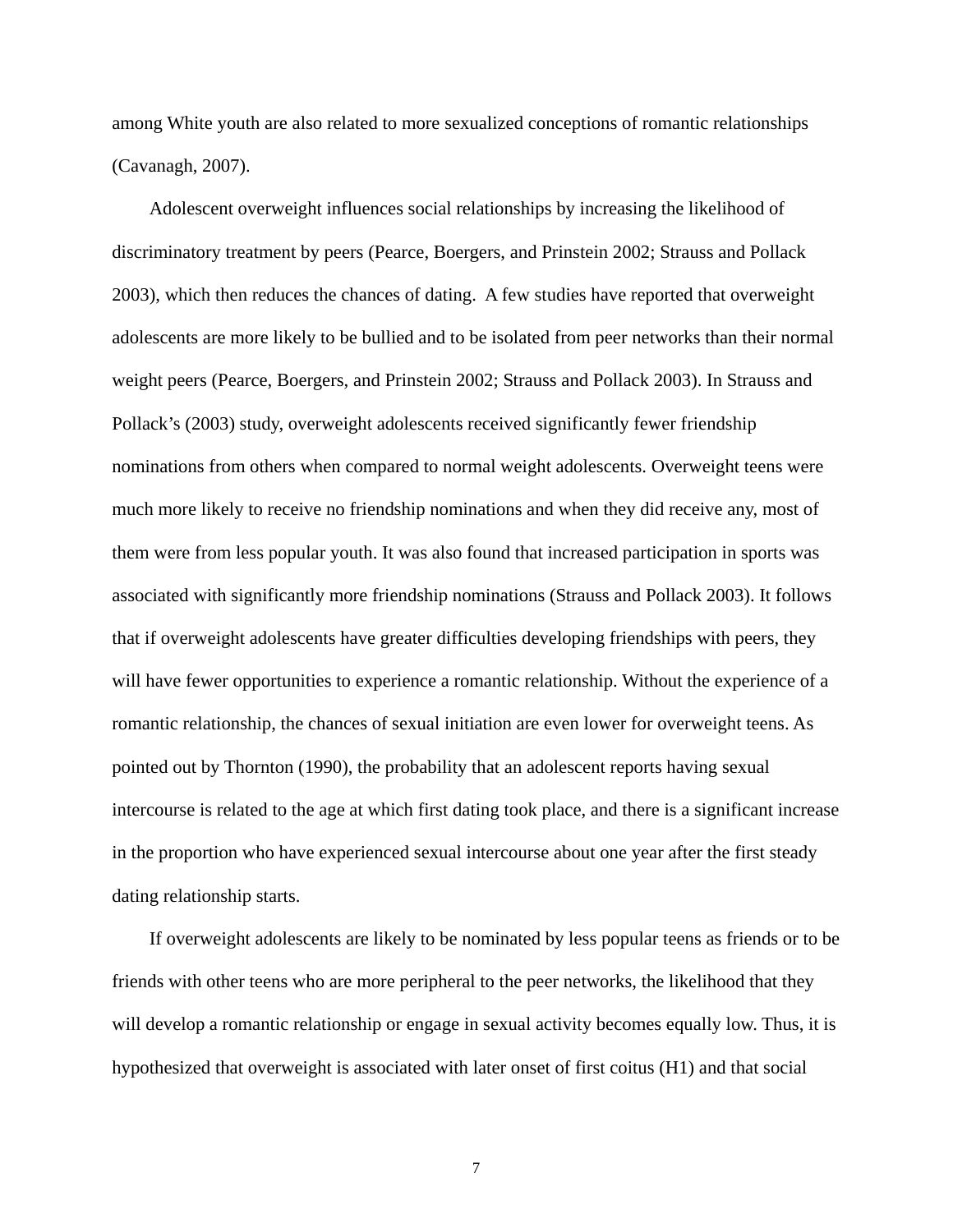relationships mediate the influence of body weight on sex debut in adolescence (H2).

#### **Research Related to the Developmental Trajectory of Intimate Relationships**

The trajectory of intimate relationships is one aspect of human development that has yet to be analyzed in relation to body weight. It has been documented that some very overweight individuals seem to engage in risky sexual activities with multiple partners (Kiess and Boettner 2002; McDanal Jr 1993), yet the empirical literature has not assessed whether overweight elevates such risk at the population level or among adolescents. While overweight can create problem behaviors, it is reasonable to believe that many overweight adolescents do not experience problems with respect to their sexual development. In fact, based on the review in earlier sections, if overweight youth were to experience any adjustment issues, the problems are more likely to stem from delayed or limited intimate relationship development, rather than from having too many such experiences.

Empirical studies on the developmental trajectories of intimate relationships among youth are almost nonexistent. One reason for this dearth of knowledge is limited data on relationship experience. Surveys rarely collect complete histories of respondents' past intimate relationships. Given that adolescence is a transitional phase from childhood to adulthood, in which a great amount of physical change and identity exploration take place, sexual activities can vary over time. When information regarding the start and end dates of each intimate relationship is not known, it is difficult for researchers to know how active individuals are sexually at each age over a period of time.

Based on the limited current knowledge about developmental trajectories of intimate relationships, we know that teens who start dating at a younger age have more sexual partners by age 18 (Thornton 1990). Early onset of first sexual intercourse is associated with more life-time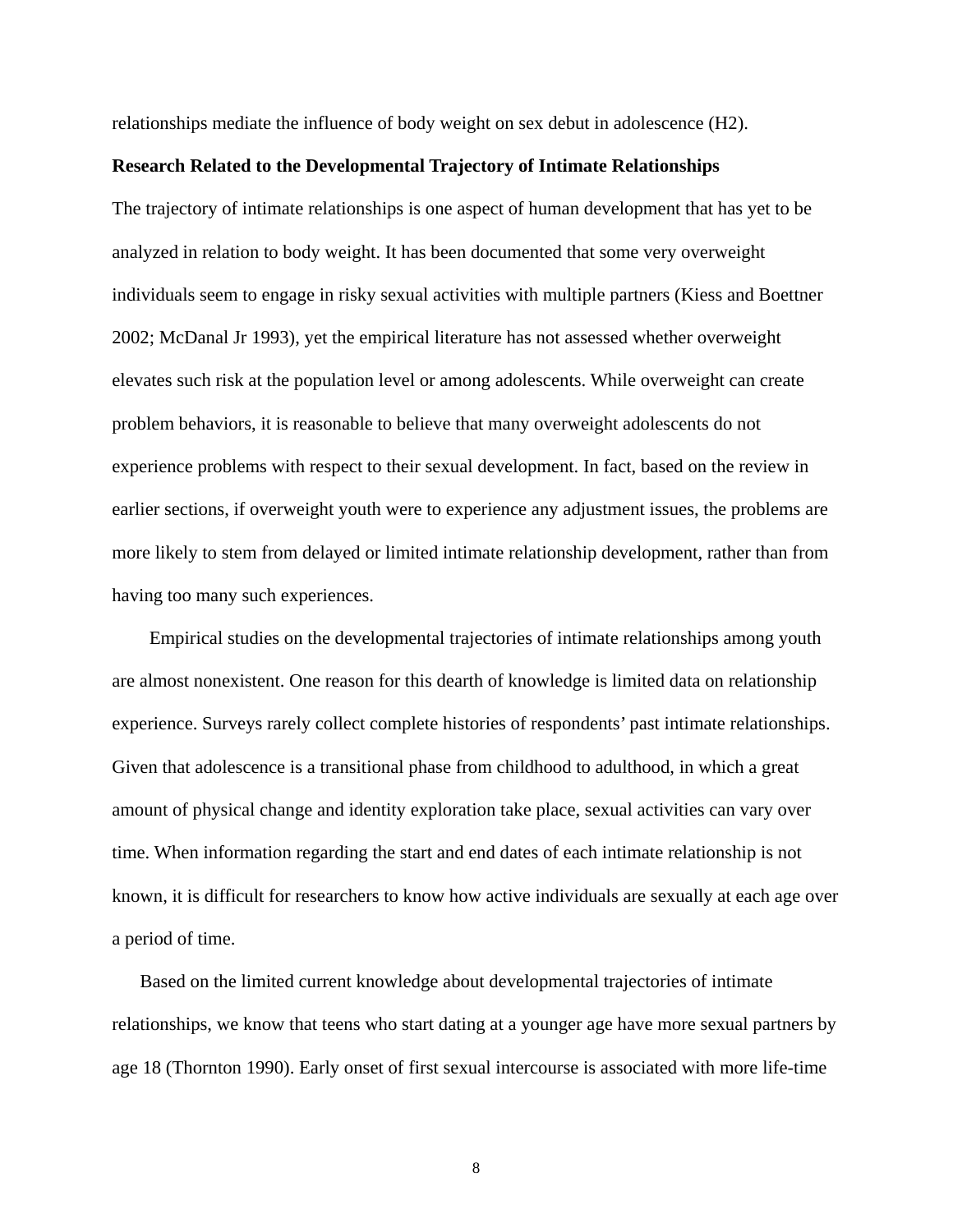sexual partners or having multiple sexual partners at one time (Santelli, Brener, Lowry, Bhatt, and Zabin 1998; Thornton 1990). Given the association between early first sex and subsequent sexual risk behaviors, one would think that the factors leading to early sex debut also predict later intimate relationship development.

Indeed, individuals who report more sexual partners are found to be less conventional. They are less religious, more prone to risk-taking behaviors, and more likely to use drugs or alcohol than those with fewer partners (Santelli et al. 1998). Individuals with higher GPAs have fewer sexual partners (Luster and Small 1994). Another study showed that intelligent adolescents (measured by Peabody Picture Vocabulary Test scores) are less likely to engage in early sex, which protects them from later unfavorable consequences (Halpern, Joyner, Udry, and Suchindran 2000). In addition, stronger parental monitoring and supervision are associated with decreased sexual risk behaviors (Jemmott and Jemmott 1992). Thus, it is hypothesized that risk factors associated with early first sex will likely predict membership in riskier intimate relationship trajectories (H3).

## **Research Design**

#### **Data**

The data used for the current study come from the National Longitudinal Study of Adolescent Health (Add Health). Add Health was designed to study health behaviors of a cohort of adolescents who were in grades 7-12 during the 1994-1995 academic year. Students were selected from a representative sample of U.S. high schools with a known probability sampling method. Minority groups, including Asians, Puerto Ricans, and African Americans from welleducated families, were oversampled (Harris, Florey, Tabor, Bearman, Jones, and Udry 2003).

The data were collected mainly through adolescent in-home interviews that gather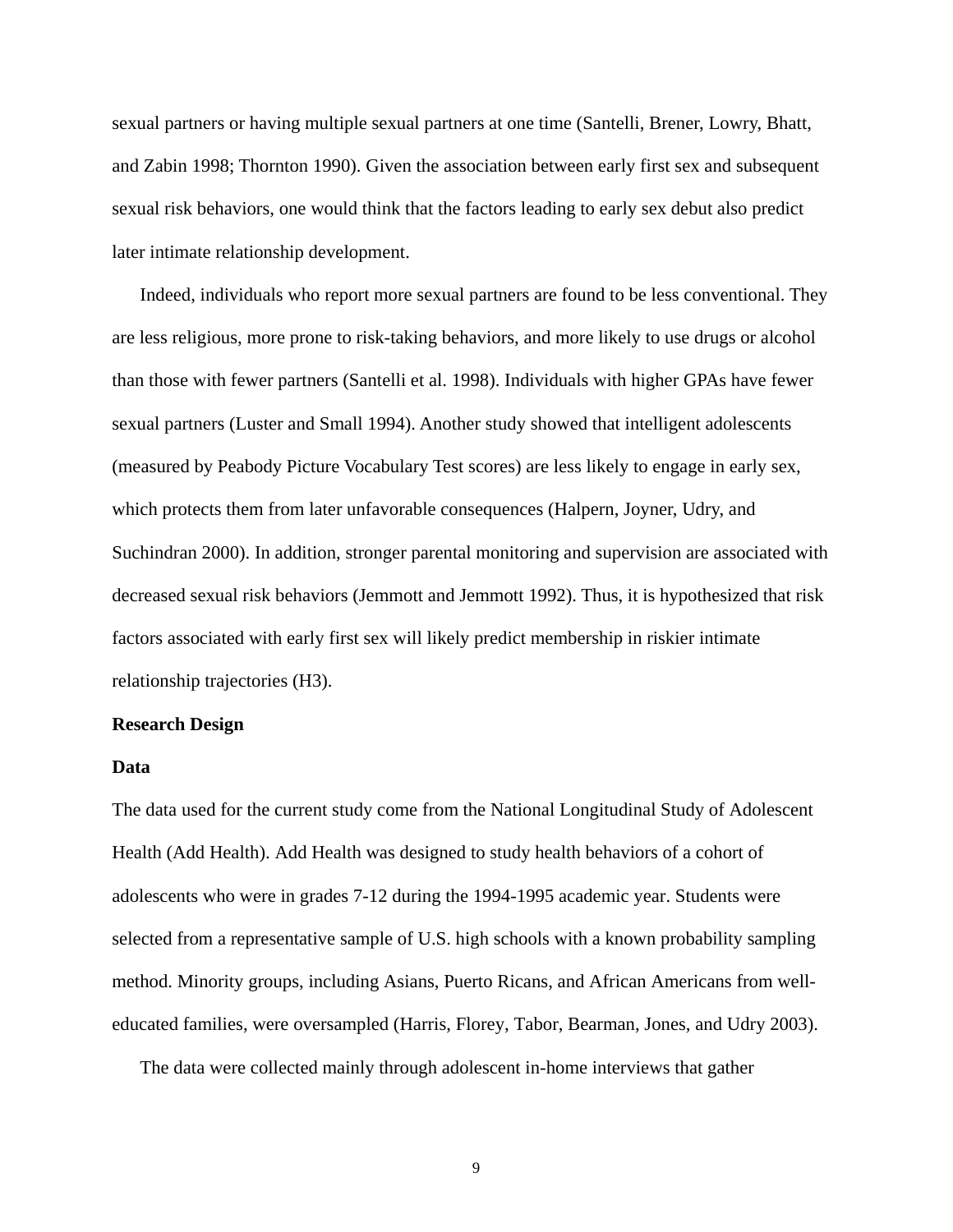information about daily activities, risky behaviors, intimate relationships, and other developmental and health indicators. The first wave of Add Health was collected between September 1994 and December 1995. A follow-up Wave 2 interview was done between April 1996 and August 1996. Finally, the Wave 3 interview was conducted with respondents in young adulthood between 2001 and 2002.

This study also utilizes the network data that were constructed from adolescents' friendship nominations at Wave 1. The network data link friendship nominations sent and received by each individual respondent in the in-school questionnaire. This special data file provides important information regarding structural properties of friendship networks among adolescent peer groups. One key feature to be noted is that this network file only makes use of reports from respondents who attended schools that have response rates of 50 percent or higher. It is generally more difficult to offer reasonable estimates of the network structure if a school has a response rate lower than 50 percent (Moody 2005).

#### **Study Sample**

The adolescents being studied are those who participated in all three waves of Add Health and have valid longitudinal sample weights. There are a total of 11,621 respondents who were interviewed in all three waves. Of these adolescents, 793 did not have a valid longitudinal sampling weight and were excluded from this study. Adolescents who had sex before the Wave 2 interview (n=3,923, about 34%) were left-censored from the study.<sup>[1](#page-28-0)</sup> We examine the transition to first sex and sexual trajectories from Wave 2 forward because objective height and weight were not available in Wave 1. Although a prior study has shown that self-reported height and weight, which were reported in Wave 1, are reliable for 96% of the adolescents in Add Health (Goodman, Hinden, and Khandelwal [2](#page-28-1)000), a closer look at the Body Mass Index  $(BMI)^2$  data showed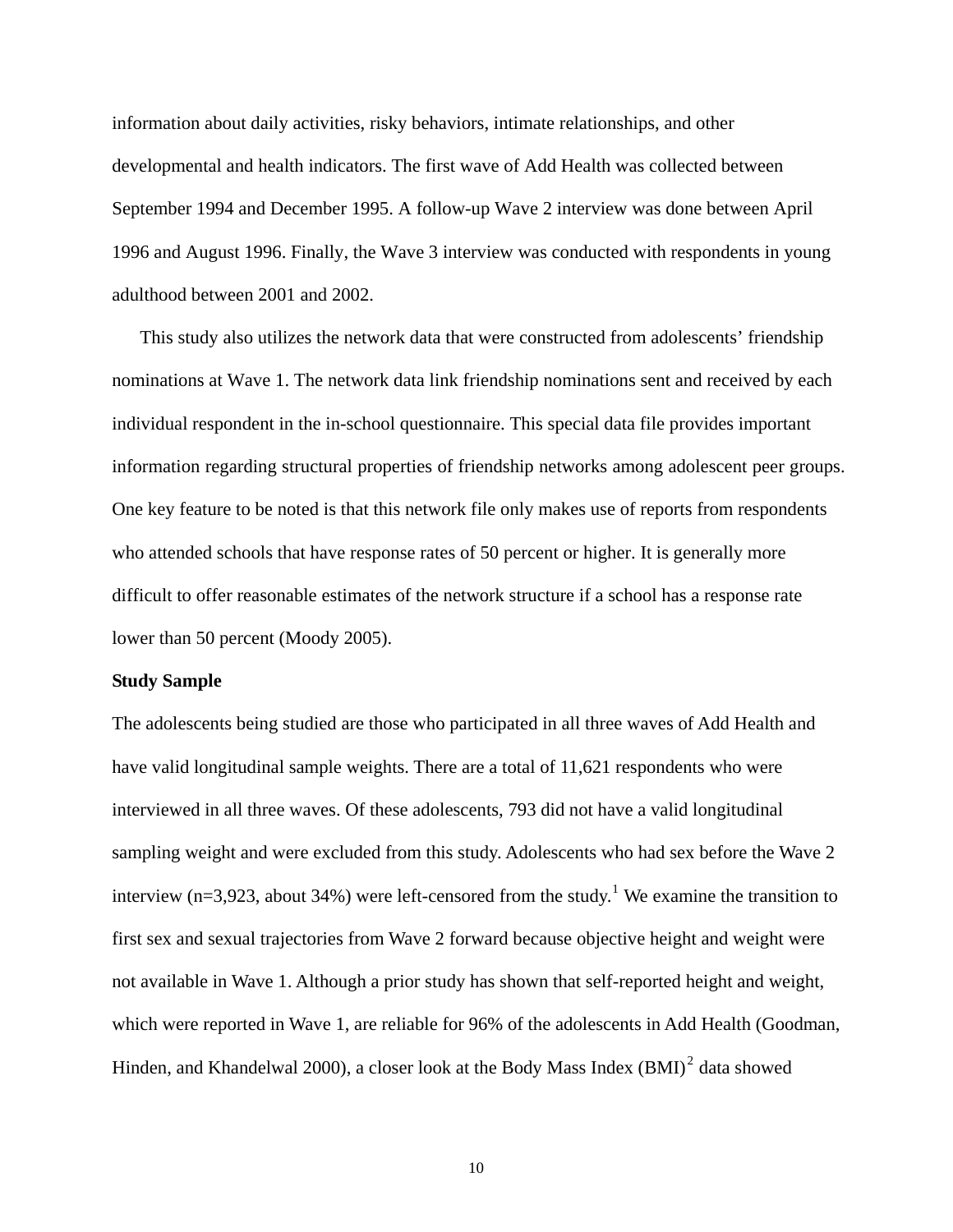inaccurate reports among overweight and underweight individuals (i.e., reported BMI values lower than measured BMI values among the overweight and higher among the underweight). Hence, measured BMI in Wave 2 is used instead of Wave 1 subjective reports.<sup>[3](#page-28-1)</sup> Given that the key predictor, weight status, is taken from Wave 2, it was not possible to include adolescents who had made the transition to first sex prior to Wave 2. The final sample is 6,905 adolescents between the ages of 12 and 21 in the academic year 1994-1995.

#### **Variables and Measures**

#### **Outcome Variable**

Age at first sex is measured with retrospective reports in Wave 3 on age at first sexual intercourse. Inconsistent reports of age at sex debut and relevant coping strategies for researchers have been discussed in a study by Upchurch and colleagues (Upchurch, Lillard, Aneshensel, and Fang Li 2002).<sup>[4](#page-28-1)</sup> Thus, in addition to Wave 3 reports, Wave 2 reports on age at sex debut were used to check data consistency. Several strategies were adopted to deal with a small number of inconsistent reports. If an adolescent reported different ages at first sex in Waves 2 and 3, the average of the 2 reports is used. If an adolescent reported age at first sex in Wave 2 but indicated he or she never had sex in Wave 3, the Wave 2 report is used. The final data show that 1,161 adolescents had never had sex by the Wave 3 interview. Age at first sex is used to measure whether or not each adolescent had experienced sexual intercourse by a given age. Intimate relationship trajectories: The construction of the intimate relationship trajectories involved two steps: creating age-specific counts of intimate relationships in a given year and extracting trajectories from the age-specific reports using a mixture modeling technique. In Wave 3 of Add Health, adolescents were asked to report any romantic relationship they were involved in since the Wave 2 interview. In addition to the start and end dates of each relationship,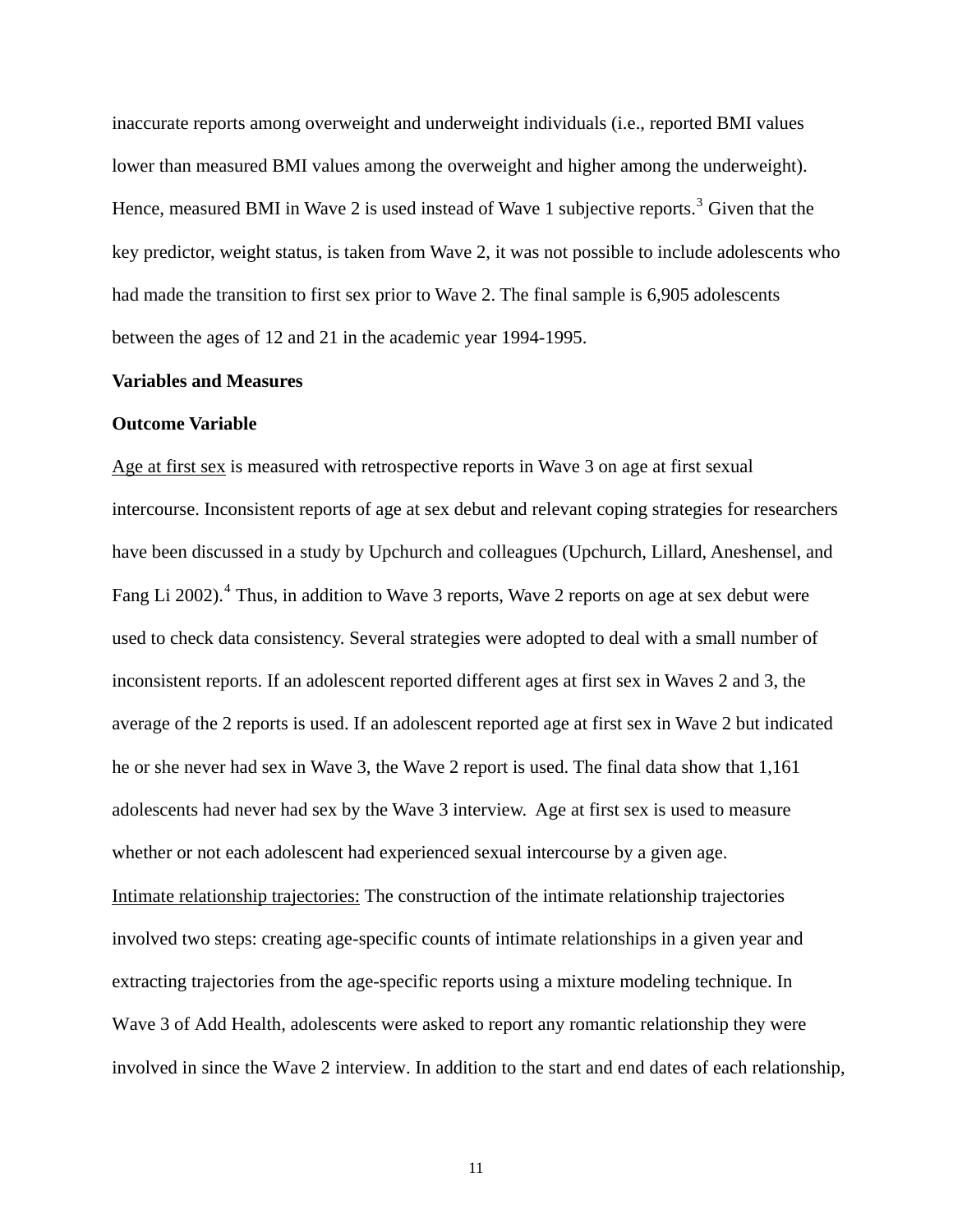the date of the first sexual intercourse within a relationship was recorded. Given that 90% of all relationships reported in Wave 3 are sexual in nature, tracking all of these sexual relationships reported by each respondent offers a near complete picture of his/her intimate relationship development trajectory. The start and end dates of each relationship in the respondent's history were coded in century-month format. After matching these relationship dates to the beginning and end century months of each year of age of a respondent, an age-specific count of the number of intimate relationships was constructed for each respondent. After these age-specific observations were created for each respondent, a group-based mixture modeling technique (Nagin 2005) was utilized to extract several distinct trajectories embedded in these data.

#### **Predictors and Control Variables**

Weight status is constructed using BMI values calculated from measured height and weight in Wave 2. Weight statuses are constructed by categorizing BMI values into underweight, normal weight, at risk of overweight, and overweight, based on the age- and sex-adjusted standards published in the Centers for Disease Control growth chart. Adolescent underweight is defined as BMI values that fall at or below the  $5<sup>th</sup>$  percentile of the age- and sex- specific BMI distribution. BMI values that fall between the  $5<sup>th</sup>$  and  $85<sup>th</sup>$  percentiles are defined as normal weight. At risk of overweight is defined as a BMI value that is between the  $85<sup>th</sup>$  and  $95<sup>th</sup>$  percentiles. Finally, BMI value above the 95<sup>th</sup> percentile are categorized as overweight.

Sociodemographic characteristics: Sociodemographic variables were constructed from the Wave 1 in-home questionnaire. These include age at Wave 1, gender, race, maternal education, family structure, and family income. Race is a four-category variable that consists of White, Black, Hispanic, and other races. Maternal education is a four-category variable that is coded as less than high school, high school graduate, some college and college or beyond. Family structure is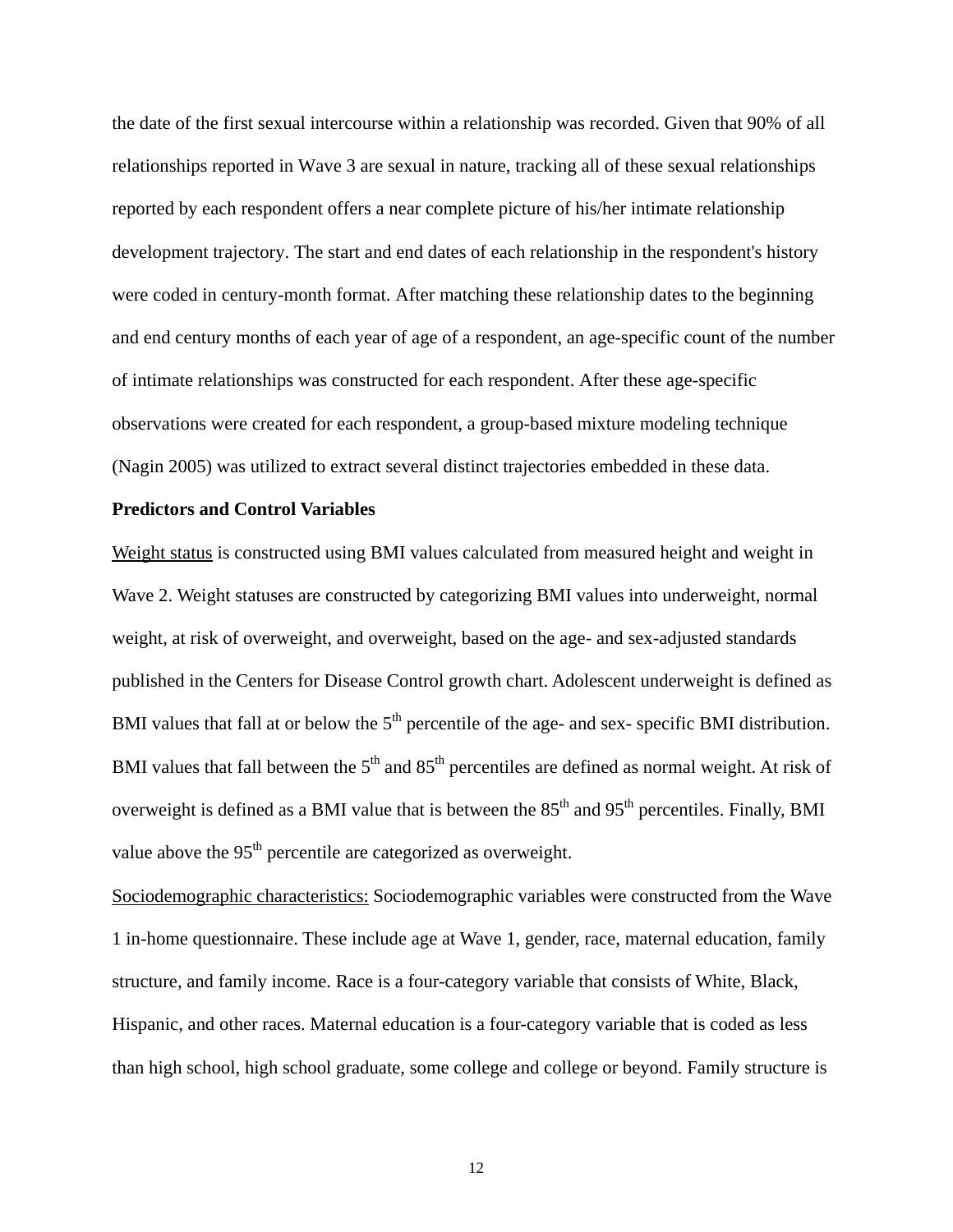also a categorical variable that shows four types of families: two-biological-parent families, stepfamilies, single-parent families and other families. Research has shown that adolescents who have better-educated mothers are more likely to delay first sexual intercourse (Manlove, Ryan, and Franzetta 2007). Living with two biological parents protects adolescents from experiencing early first intercourse (Crockett, Raymond Bingham, Chopak, and Vicary 1996). Finally, family income is measured in thousands and is reported by parents in the Wave 1 parental questionnaire. Factors related to first sex: Based on prior research on adolescent sexual behaviors, Wave 1 characteristics that are closely associated with initiation of first sex are also controlled in the models. These include mother-child closeness, positive family climate, self-reported grades, school adjustment, self-esteem, religiosity, respondent's attractiveness, motivation to have sex, and perceived social consequences of sex. Studies have looked at various factors that lead to early sexual initiation in adolescence. As for family influences, a close mother-child relationship (Sieving, McNeely, and Blum 2000) or positive family climate (Bingham and Crockett 1996) predict later onset of first sex. Adolescents who perceive strong maternal disapproval of sex also are more likely to delay first sex (Dittus and Jaccard 2000).

Adolescent characteristics are also associated with early sex debut. Teens who started dating at younger ages are more at risk of early first sex (Thornton 1990). Furthermore, adolescents who have more permissive attitudes toward sexual behavior are more inclined than others to have sex at a young age (Buhi and Goodson 2007). Conventional values and behaviors such as greater educational investment (e.g., better grades, stronger academic aspirations, etc.) (Costa, Jessor, Donovan, and Fortenberry 1995) and stronger religiosity delay the onset of first sex (Crockett, Raymond Bingham, Chopak, and Vicary 1996). Using the problem behavior theory, Costa and colleagues (1995) found that psychosocial unconventionality (i.e., tolerance of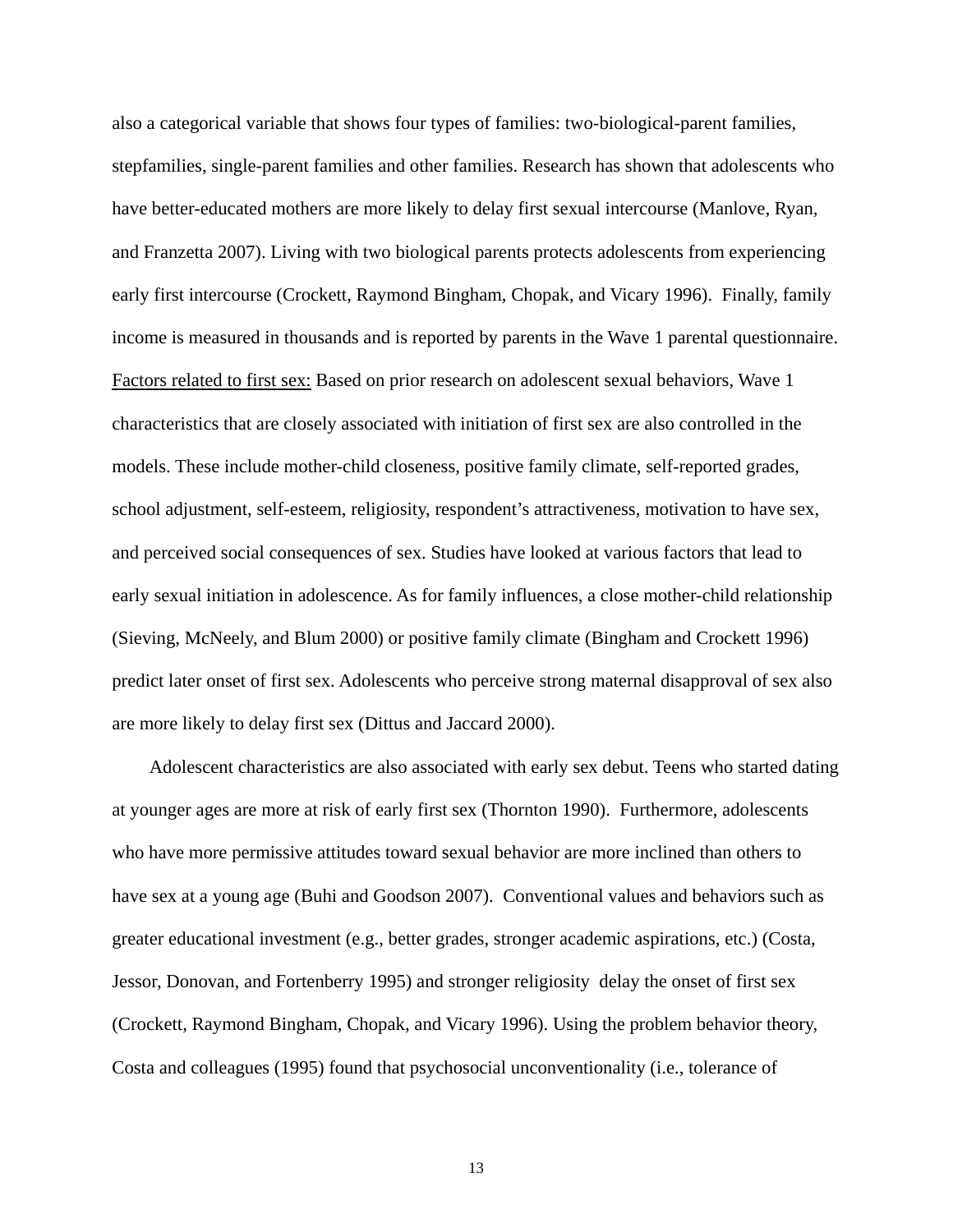deviance, greater influence from friends than from parents, having friends with problem behaviors, low school achievement, etc.) are linked to early first sex (Costa, Jessor, Donovan, and Fortenberry 1995).

The relationship between self-esteem and onset of first sex is complex and related to adolescents' values (Whitbeck, Yoder, Hoyt, and Conger 1999). While some studies show a link between self-esteem and early intercourse (Crockett, Raymond Bingham, Chopak, and Vicary 1996), others have indicated that the relationship varies by an adolescent's belief about early sex (Miller, Christensen, and Olson 1987). Self-esteem is only positively related to early sex for those who think early first sex is acceptable.

*Mother-child closeness* is a scale that sums up four items: (1) Most of the time, your mother is warm and loving toward you; (2) When you do something wrong that is important, your mother talks about it; (3) You are satisfied with the way your mother and you communicate with each other; and (4) Overall, you are satisfied with your relationship with your mother. Cronbach's alpha for this scale is 0.84. *Positive family climate* is measured by adding three items: How much do you feel that (1) people in your family understand you? (2) you and your family have fun together? (3) your family pays attention to you? Cronbach's alpha for this scale is 0.79. *Selfreported grades* is a composite measure of the average grade in four subject areas: English, math, history, and science. Grades reported for each subject are summed and divided by four to construct a single measure for academic performance. *School adjustment* is measured by six items: (1) You feel close to people at your school; (2) You feel like you are part of your school; (3) Students at your school are prejudiced; (4) You are happy to be at your school; (5) The teachers at your school treat students fairly; and (6) You feel safe in your school. After item (3) was reverse coded, these six items are added together to construct a single measure of school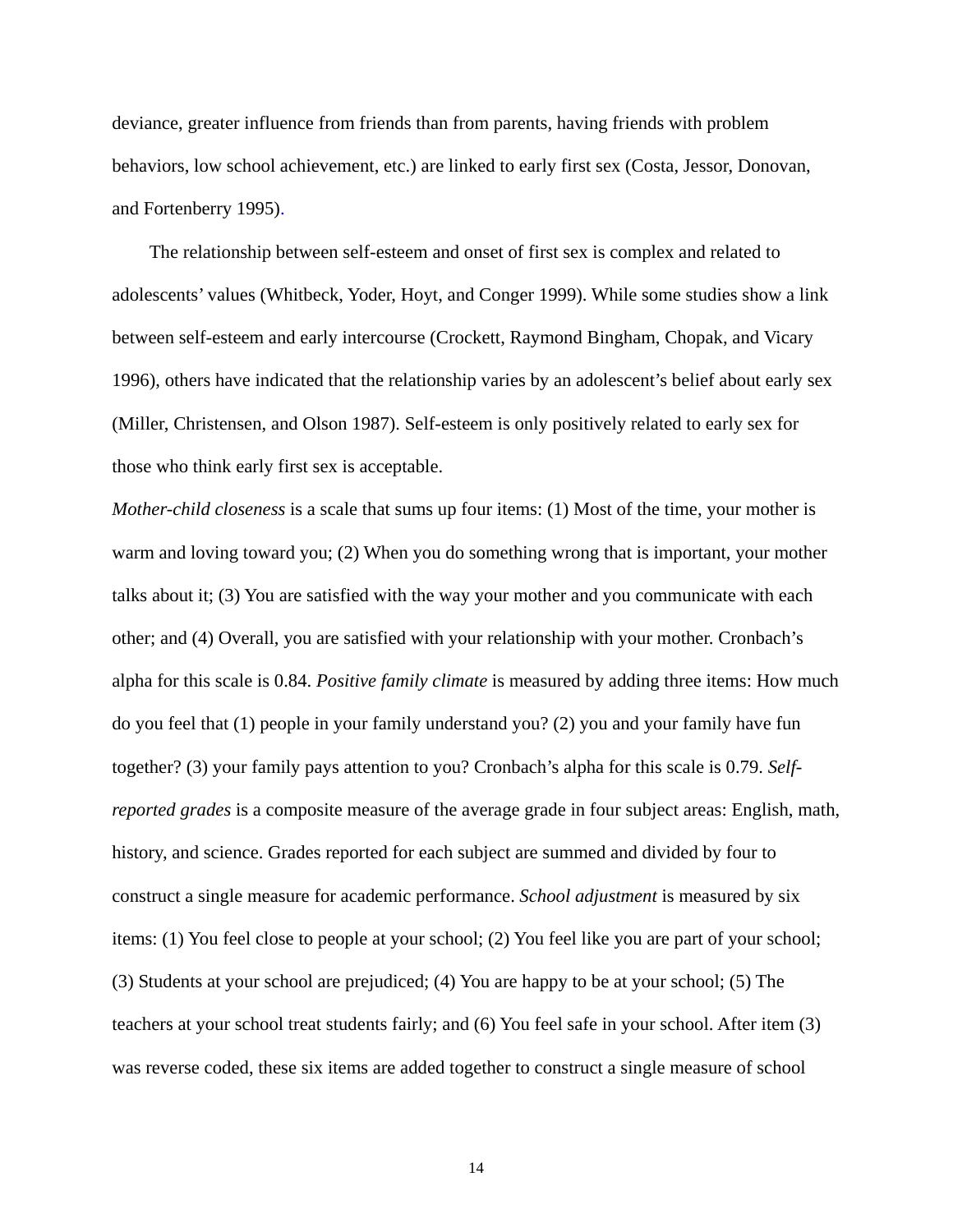adjustment. The Cronbach's alpha for this scale is 0.72. *Self esteem* is a scale made by adding seven items together. These items are: (1) You have a lot of good qualities; (2) You are physically fit; (3) You have a lot to be proud of; (4) You like yourself just the way you are; (5) You feel like you are doing everything just about right; (6) You feel socially accepted; (7) You feel loved and wanted. The Cronbach's alpha for this scale is 0.85. *Religiosity* measures how often respondents pray or attend religious activities. It is constructed by three items: How often do you (1) attend religious services? (2) pray? (3) attend youth religious activities? The Cronbach's Alpha for this scale is 0.63. *Motivation to have sex* and *perceived social consequences of sex* are two composite variables. "Motivation to have sex" contains items like: If you had sexual intercourse, (1) your friends would respect you more; (2) it would give you a great deal of physical pleasure; (3) it would relax you; (4) it would make you more attractive to women; (5) you would feel less lonely. The Cronbach's Alpha for this scale is 0.77. "Perceived social consequences of sex" consists of three variables: If you had sexual intercourse, (1) your partner would lose respect for you; (2) you would feel guilty afterward; (3) it would upset your mother. The Cronbach's Alpha for this scale is 0.67. Finally, *attractiveness* of the respondent is measured using the interviewer's response to the question: How physically attractive is the respondent? Respondents were rated using a 5-point Likert scale ranging from "very unattractive" to "very attractive." Weight-based social relationship characteristics: Respondents' social relationships are measured using six variables/scales reported in the Wave1 and Wave 2 interviews. These measures tap into different aspects of an adolescent's connections with people around him/her. Only the dichotomous measure of ever had a romantic relationship is measured at Wave 2; all other variables are reports at Wave 1. *Ever had a romantic relationship* is measured using the question: Have you ever had a romantic relationship? *Feeling of social marginalization* is a scale that sums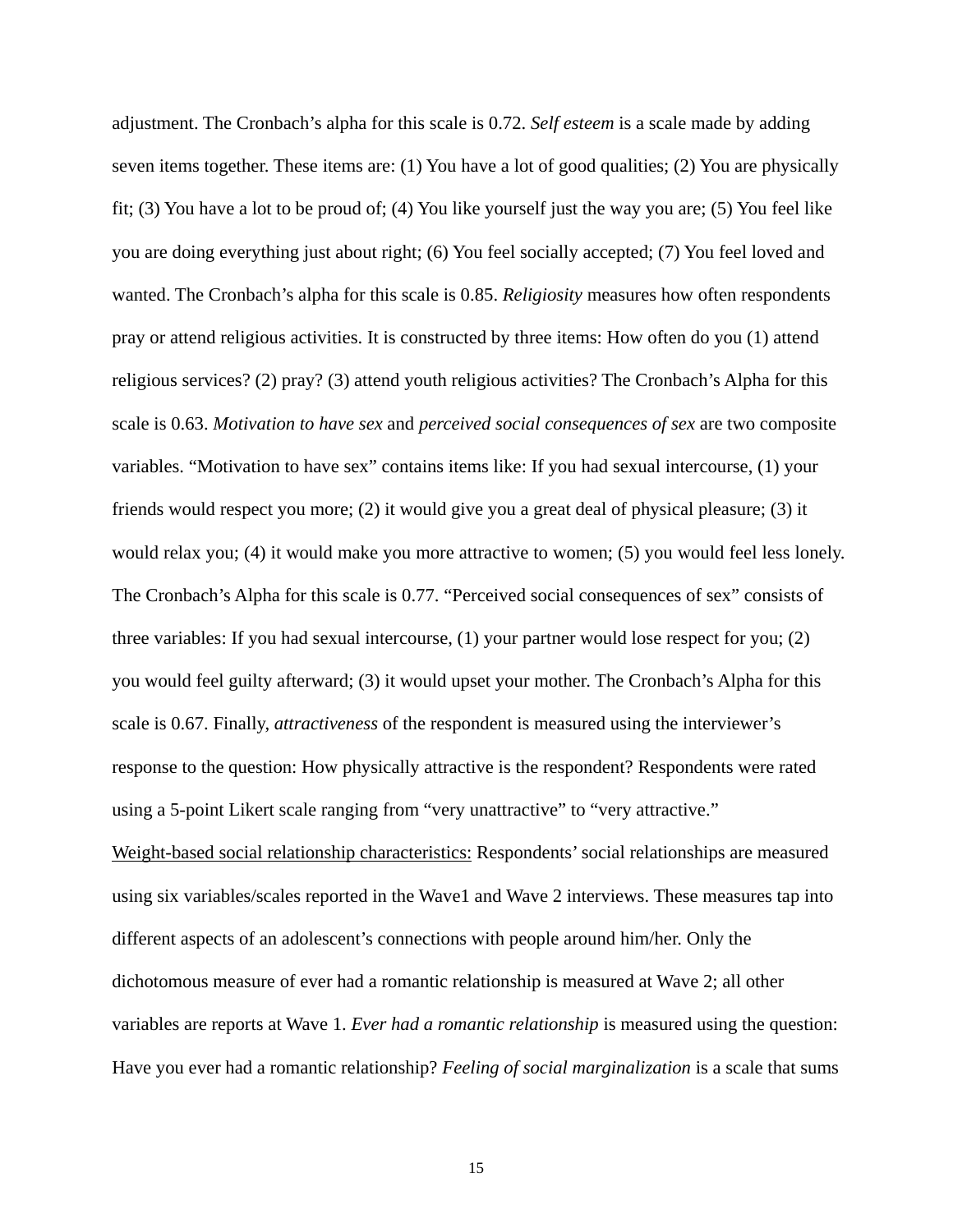up three items: (1) You feel lonely; (2) You feel people are unfriendly to you; (3) You feel disliked by people. The Cronbach's Alpha for this scale is .64. The next three variables measure adolescents' friendships and involvement with peers. The network file at Wave 1 is utilized to get the *total number of friendship nominations received* by each respondent.<sup>5</sup> This variable is used as a proxy for popularity. *[Closeness with same-sex friends](#page-29-0)* and *closeness with opposite-sex friends* [are also constructed from the data in the network file. Adolescents were asked to](#page-29-0)  [nominate up to five male and five female friends in the network file and to report their activities](#page-29-0)  [with these friends during the past week. A series of questions were asked of each respondent to](#page-29-0) [measure his/her closeness with the nominated friends. These items are: In the past seven days,](#page-29-0)  [did you \(1\) go to friend's house? \(2\) meet friend after school to hang out or go somewhere? \(3\)](#page-29-0)  [spend time with friend? \(4\) talk to friend about a problem? \(5\) talk to friend on the telephone?](#page-29-0)  [Responses to these questions were added across friends of the same gender to construct](#page-29-0)  ["activities with male friends" and "activities with female friends". Then, the respondent's gen](#page-29-0) der [is matched with "activities with male/female friends" to construct scales measuring "closeness](#page-29-0) [with same-sex friends" and "closeness with opposite-sex friends." The Cronbach's alpha for](#page-29-0) the closeness measure is 0.70. *[Participation in a team sport during the past week](#page-29-0)* is measured by the [question: "During the past week, how many times did you play an active sport, such as baseball,](#page-29-0) [softball, basketball, soccer, swimming, or football?" The range of response values is from](#page-29-0) 0 to 3.

#### **Missing Values and Complex Survey Design**

Missing data are handled using the multiple imputation procedure (Proc MI) in SAS. Five imputed datasets were generated using the Proc MI procedure in SAS. Multiple imputation (Rubin 2004) is a procedure that utilizes a Monte Carlo technique to replace missing values with several simulated versions. In Rubin's method for repeated imputation inference, each of the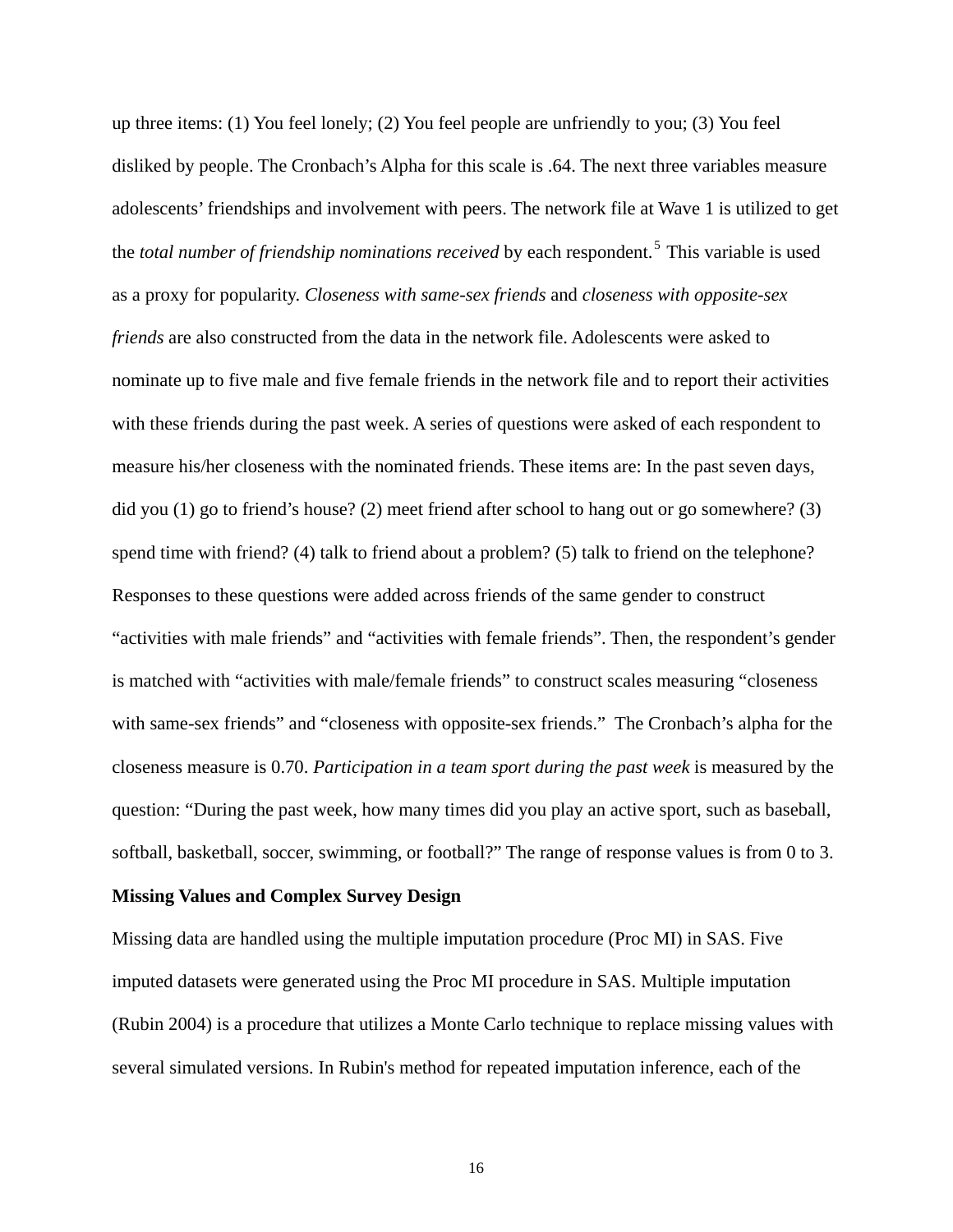simulated complete datasets is analyzed by standard methods, and the results are combined to produce estimates and confidence intervals that incorporate missing-data uncertainty ([http://www.stat.psu.edu/%7Ejls/mifaq.html - ref](http://www.stat.psu.edu/~jls/mifaq.html#ref)). In the analyses that follow, both descriptive statistics and the output for regression models are based on the combined outputs from five imputed datasets using Rubin's rule. The complex survey design of the Add Health data is taken into account using the SAS-callable SUDAAN program. Appropriate longitudinal sampling weights are applied to the statistical models. In addition, clustering and stratifying variables are both taken into account to adjust the standard errors.

#### **Statistical Analyses**

Descriptive statistics are presented to offer an overview of the study sample. Discrete-time event history models are used to examine the effects of weight status and social relationship variables on the timing of the transition to first sex. A person-year file was created for each year of observation between the age at Wave 2 and the age when the first sexual intercourse occurred. If a respondent never experienced first sex, the last observation is the age at which the Wave 3 interview was conducted. A dichotomous outcome variable indicating whether or not a respondent experienced first sex at a given age was created to mark the transition. This variable is coded '0' until the age at which first sex occurred, when it is coded '1.' A series of nested discrete-time event history models were fit. To investigate the different developmental meanings of weight status and first sex in two stages of adolescence, the person-year file was further separated into one file that contains exposure ages younger than 18 and another file with exposure ages at and above 18. These two datasets were used for separate event history models that include the same predictors shown in the models using the pooled sample.

For the analyses of intimate relationship trajectories, a group-based modeling technique was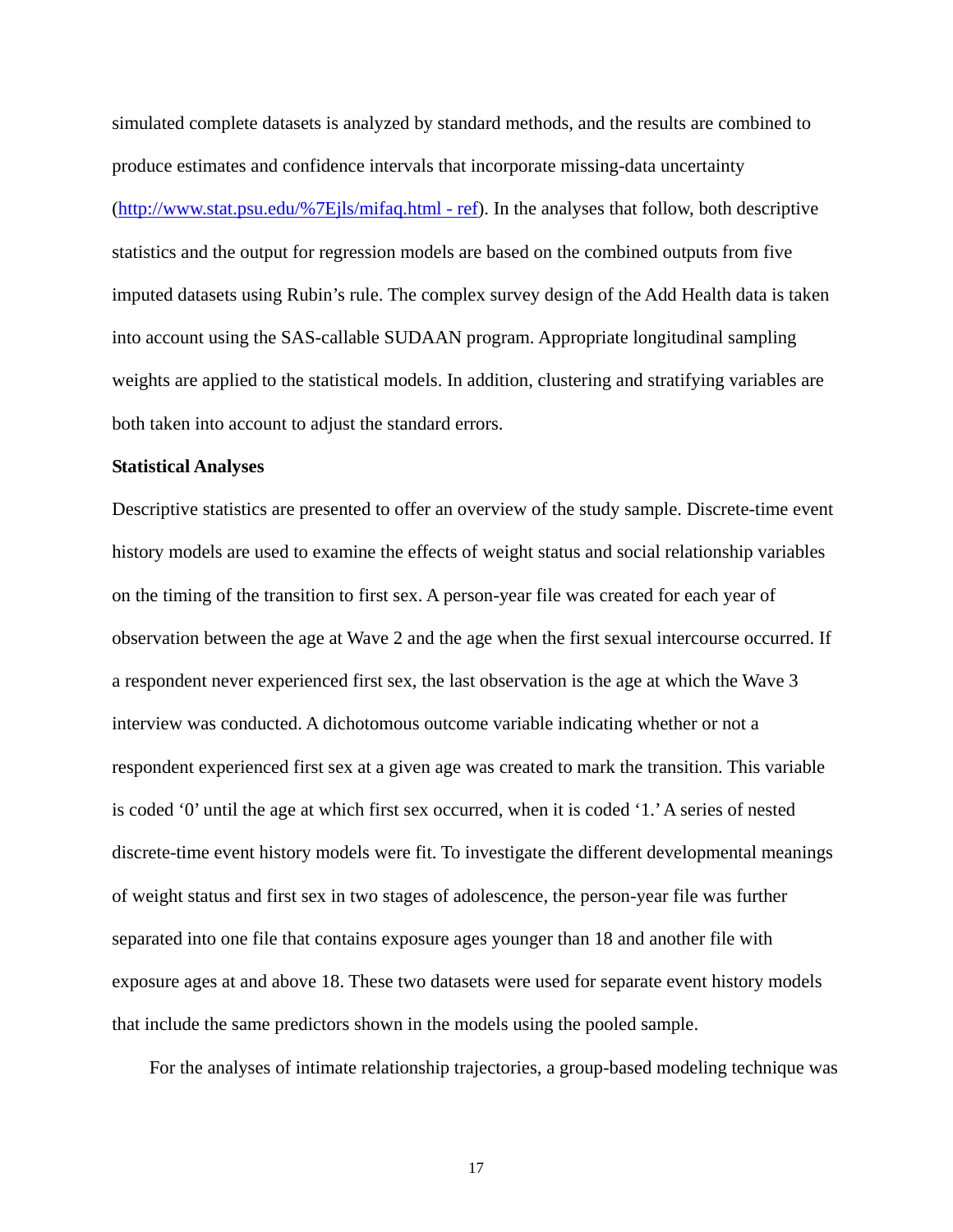used to extract developmental trajectories of intimate relationships from adolescence to young adulthood. The method is a form of finite mixture modeling that identifies distinctive groups of developmental trajectories within a population based on a repeatedly measured outcome variable. This modeling approach estimates a set of parameters that define the shapes of several different trajectories and calculates the probability of trajectory group memberships for each respondent.

Nagin and colleagues developed a SAS procedure called PROC TRAJ to fit this type of model for longitudinal data. This procedure performs data sequence grouping and estimates different parameter values for the data distribution of each trajectory. Age-specific observations of the number of sexual relationships between Waves 2 and 3 (about 6 years) were constructed using the procedures discussed earlier to model the longitudinal development of sexuality. After the various trajectories were identified, a 4-group categorical outcome variable was created. Weight status and the entire array of variables used in the models of transition to first sex were entered into a multinomial logistic regression to see how they predict membership in the sexual trajectories.

#### **Results**

#### *Descriptive Analysis*

Table 1 shows weighted summary statistics for the variables characterizing the study sample. Ttests are performed within each variable across weight statuses, using the normal-weight category as the reference group. Overweight adolescents are significantly less likely to make the transition to first sex between Wave 2 and Wave 3. About 85% of normal weight adolescents had first sex by Wave 3, compared to 79% of overweight teens.

#### -- Table 1 about here --

The next panel presents basic sociodemographic characteristics of the study sample.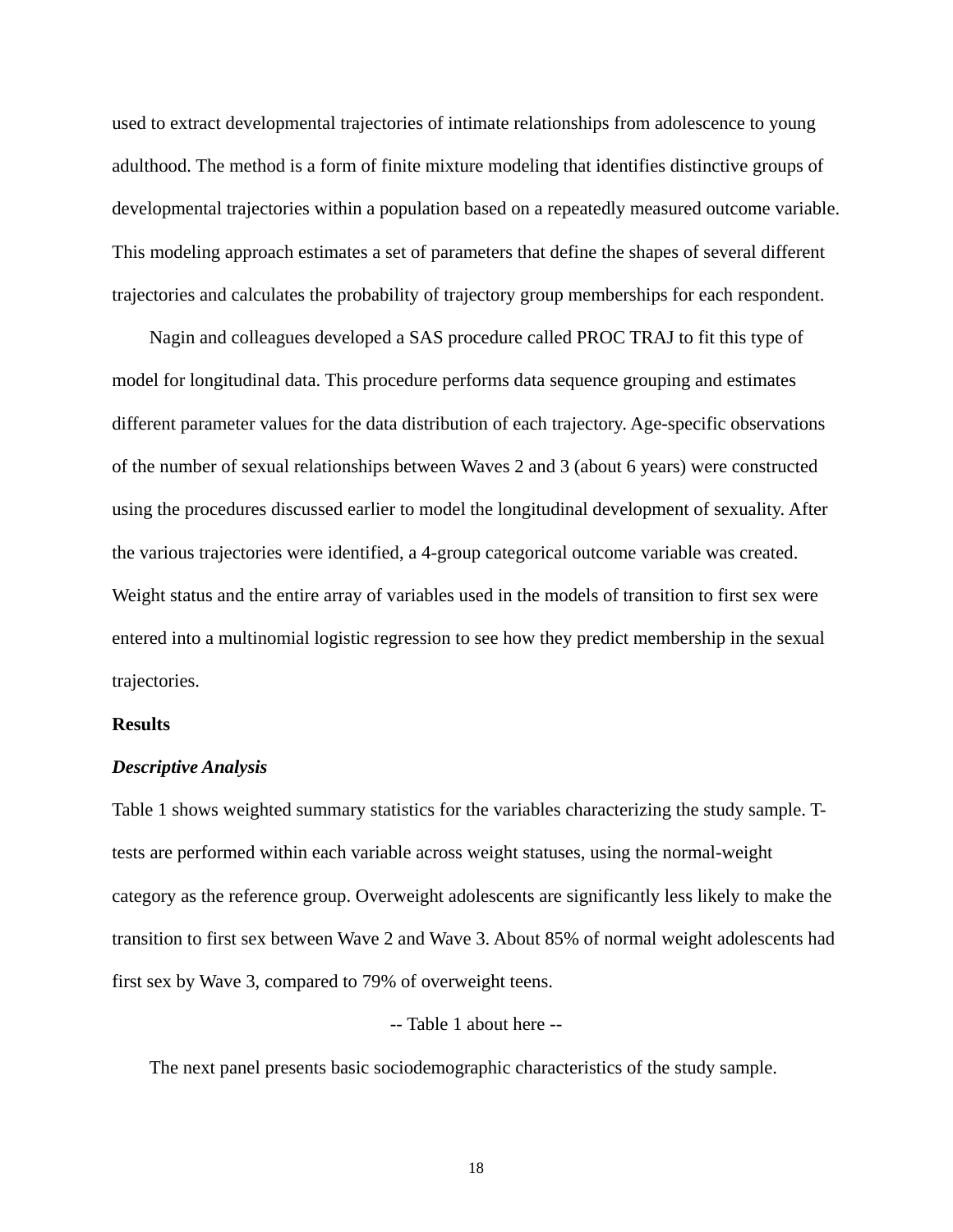Overweight teens are more likely to be male and Black than normal-weight teens. A significantly higher percentage of overweight teens compared to normal-weight teens come from a singleparent family. When compared to normal-weight adolescents, overweight youth are significantly more likely to have a mother who completed high school or some college education, but less likely to have a mother with less than high school or a college degree. The overweight youth also tend to live in families with significantly lower family income than the normal-weight youth. For factors related to sex debut, overweight adolescents report lower grades, lower school adjustment, and lower self-esteem. They are rated lower on physical attractiveness as well. With regard to social relationships, overweight teens report much higher scores on feeling socially marginalized than normal-weight teens. They receive fewer friendship nominations, report lower closeness with same-sex and opposite-sex friends, are less likely to participate in a team sport in the past week or to have had a romantic relationship, relative to normal-weight adolescents. The profile of at risk of overweight youth is quite similar to that of overweight youth.

#### *Transition to First Sex*

Table 2 shows a series of nested event history models that examine the effect of weight status on the hazard of first sex. In the baseline Model 1, there is a negative relationship between being overweight  $(OR=0.82, p<.01)$  and the timing of first sex. Overweight adolescents are significantly less likely to make the transition to first coitus, when compared to their normalweight peers. The lower likelihood of initiating first sex for overweight adolescents persists until Model 4. In Model 4, after the introduction of the social relationship variables, the odds ratio for overweight is only marginally significant (OR=0.89,  $p<10$ ).

#### -- Table 2 about here --

The results in Models 3 and 4 show that the association between weight status and the odds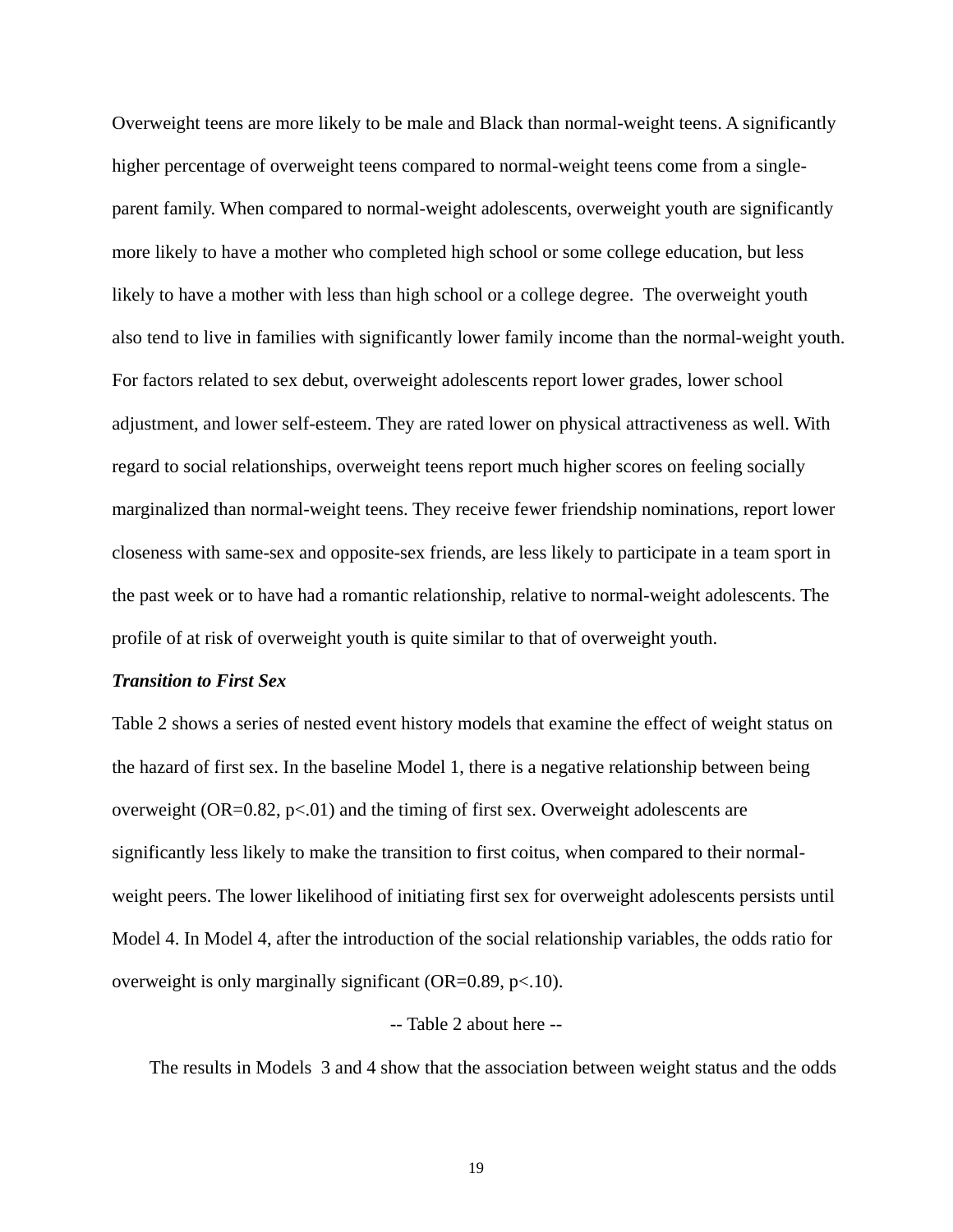of first intercourse is largely mediated by social relationship factors. Adolescents who feel socially marginalized by peers have a much lower likelihood of initiating first sex (OR=0.95,  $p<.01$ ). On the other hand, receiving more friendship nominations (OR=1.03,  $p<.001$ ), closeness with same-sex friends ( $OR=1.02$ ,  $p<.001$ ), having participated in a team sport during the past week (OR=1.07, p<.01), and having had a romantic relationship prior to Wave 2 (OR=1.72, p<.001) increase the odds of sex debut between Wave 2 and Wave 3. Additional analyses (results not shown) indicate that the attenuation of the odds ratios for being overweight is not mainly due to the experience of having a romantic relationship by Wave 2, but by all six social relationship variables added in Model 4.

#### *Subanalyses by Exposure Age*

Sexual experiences during early or mid-adolescence have different developmental meaning than those during late adolescence and early adulthood. Sexual activity becomes more normative in late adolescence than it is in early to mid-adolescence. In Table 3, Model 1 indicates that during early and mid-adolescence, overweight youth have a lower likelihood of initiating first sex (OR=0.84, p<.05). The odds ratio for overweight status is reduced to nonsignificance in Model 4 after the addition of the social relationship variables. Younger adolescents who feel socially marginalized are less likely to make the transition to first sex. Receiving more friendship nominations, higher closeness with opposite-sex friends, and having had a romantic relationship all expedite the onset of first intercourse.

#### -- Table 3 about here --

In contrast, the models for the older ages in Table 3 show that the negative association between overweight and sex debut (OR=0.79, p<.01) is quite robust in Models 1 to 4. The inclusion of the social relationship variables does not explain the association (OR=0.85,  $p<0.05$ )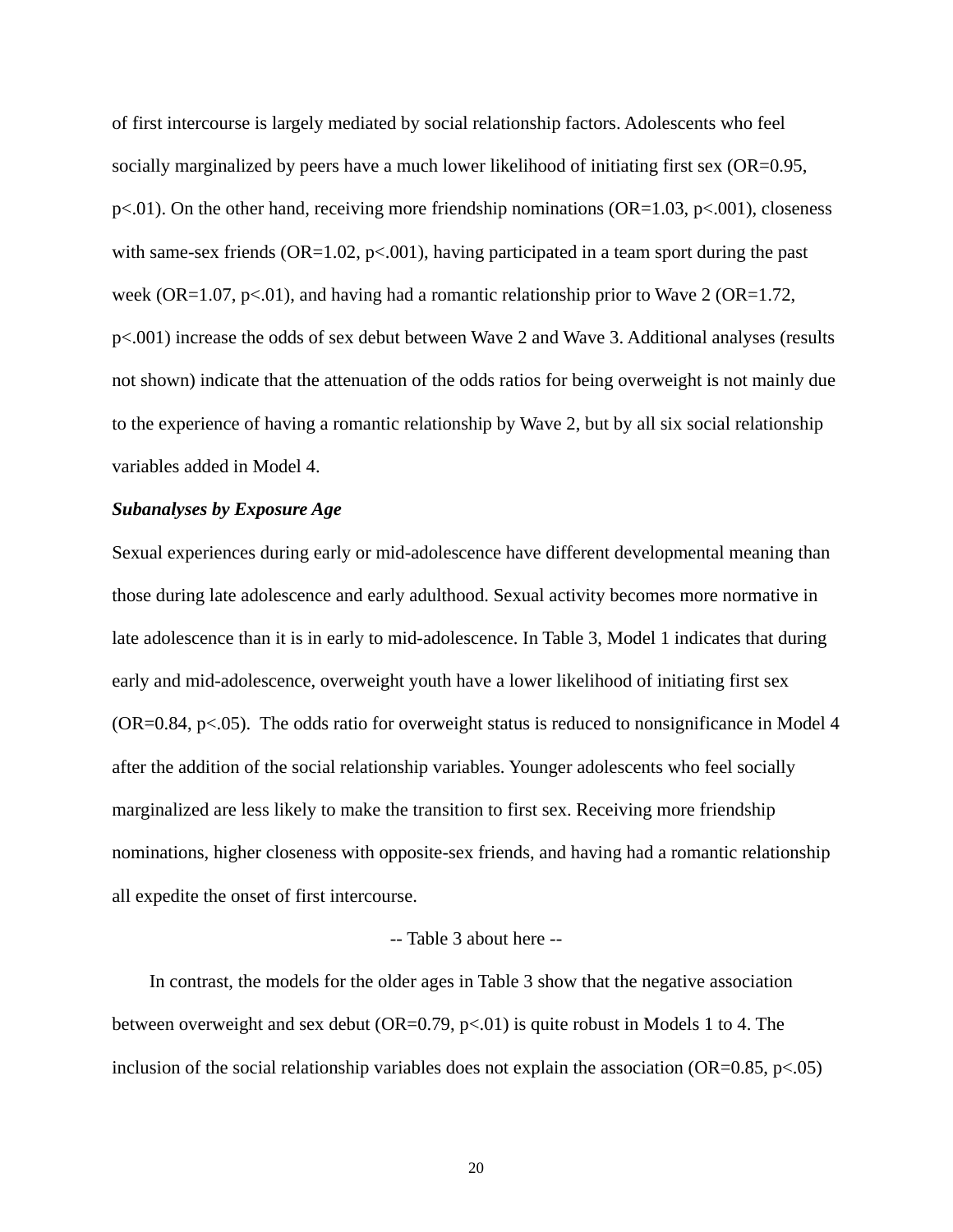in Model 4. The effects of various factors that increase the odds of sex debut are in the expected directions. Finally, more received friendship nominations, closer relationships with same-sex friends, having played a team sport in the past week, and having had a romantic relationship in adolescence all raise the likelihood of first coitus during late adolescence and early adulthood.

#### *Extracting Developmental Trajectories of Intimate Relationships*

The results of group-based modeling indicate four distinct trajectories/groups based on intimate relationship histories (see Figure 1).  $6$  The four trajectories are very different in terms of their developmental meaning. The X-axis in Figure 1 represents the six observed years of age in the data. Each point has adolescents at various ages, depending on their age at Wave 2. For a 14 year-old adolescent at Wave 2, Age1 to Age6 on the X-axis correspond to ages 14 to 19, while for a 16-year-old adolescent the corresponding ages are 16 to 21.

#### -- Figure 1 about here --

The first line from the top is a trajectory for adolescents with a high-risk sexual history involving multiple partners. Only about 3% of the study sample belongs to this group. The next line is a trajectory depicting adolescents who almost always have one sexual partner throughout the six observation points. It should be noted that some of the respondents in this trajectory have two partners or even no partner in a given year. For example, the six data points for them may look like (1,1,1,1,2,1), (1,1,0,2,1,1) or (1,1,1,2,2,1). But, since they have one partner most of the time, these respondents are grouped into this trajectory. The third line shows the trajectory that is usually considered "developmentally sound." That is, adolescents transition from having no sexual relationship to having the first relationship as they enter late adolescence or early adulthood. Finally, the line in the bottom of the graph describes those who never had any sexual relationship throughout the six observed ages, and thus shows a flat trajectory.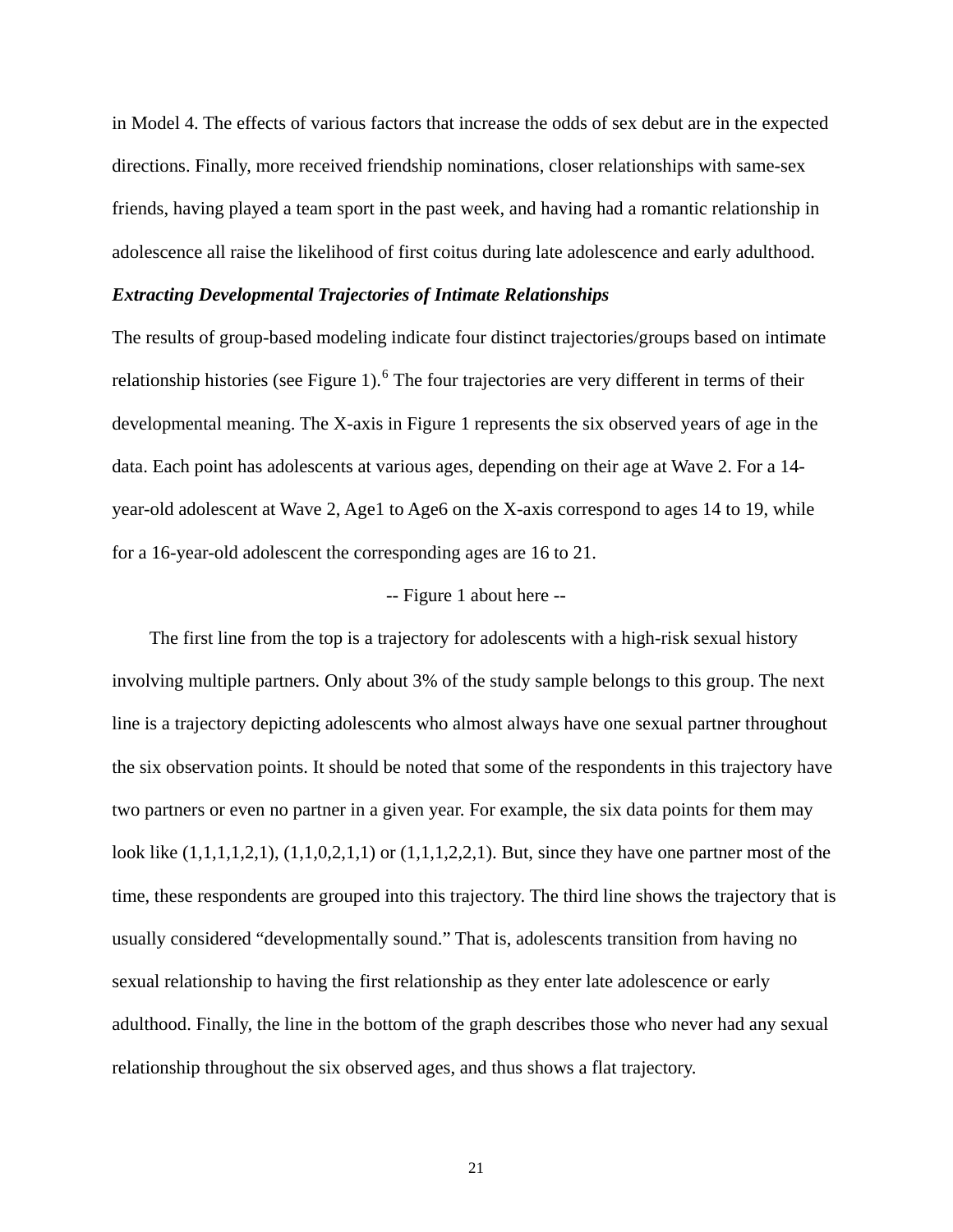### *Predicting Trajectory Memberships*

After extracting the four trajectories from the observed annual sexual relationship data, the groupings are used as the outcome variable for a series of nested multinomial logistic regression models. The reference category is the never-had-sex trajectory (Trajectory 4). Table 4 presents models predicting the various trajectories. Overweight adolescents are less likely to be in the high-risk trajectory (OR=0.50, p<.05), constant-one-partner (OR=0.61, p<.001), and progression-to-one ( $OR=0.75$ ,  $p<.05$ ) trajectories than to be in the never-had-sex trajectory, when compared to normal-weight adolescents. Overweight teens' lower likelihood of being in these trajectories is attenuated but still significant in Model 2 after sociodemographic characteristics are considered. In Model 3, which adds additional Wave 1 variables related to first sex in prior studies, overweight adolescents' lower odds of being in the high-risk ( $OR=0.50$ ,  $p<.10$ ) and progression-to-one-partner ( $OR=0.77$ ,  $p<10$ ) trajectories are only marginally significant. The odds of consistently having one partner remain significantly lower for overweight adolescents compared to normal-weight adolescents (OR=  $0.60$ , p $\lt 0.01$ ). Finally, the weight status differences are essentially eliminated in Model 4, which adds the social relationship variables. A marginally significant difference between overweight and normal-weight adolescents remains  $(OR=0.75, p<10)$  for membership in the constant-one-partner trajectory.

#### -- Table 4 about here --

Overall, adolescents' social relationships appear to play an important role in the relationship between body weight and intimate relationship trajectories. Popularity in peer groups (as indicated by more received friendship nominations) and having had romantic relationship experience in adolescence are both associated with higher odds of being in all three sexual trajectories other than the reference group (the never-had-sex trajectory). The impact of romantic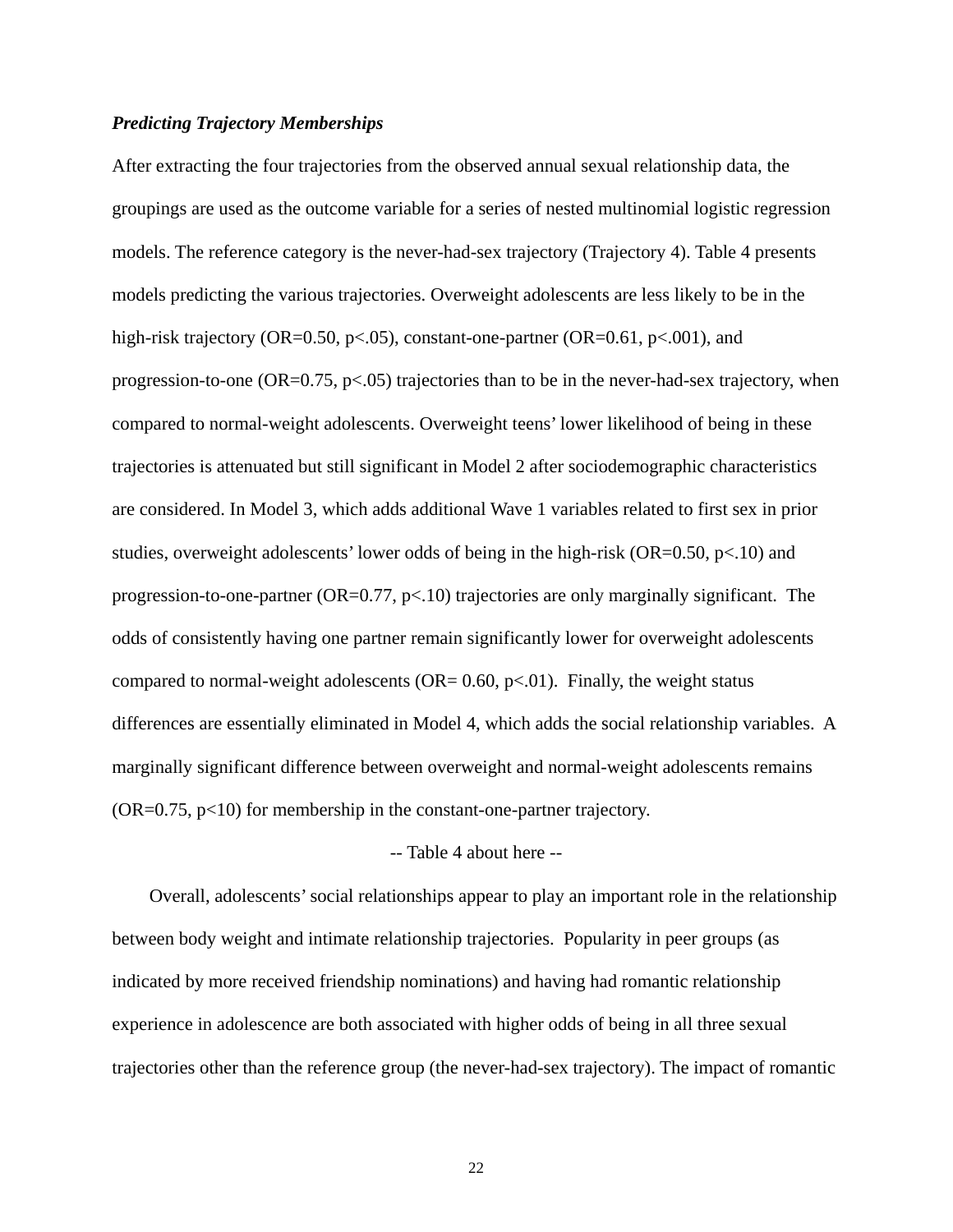relationship experience is especially strong for the high-risk trajectory ( $OR=8.91$ ,  $p<.001$ ), but still important for the constant-one-partner trajectory  $(OR=3.84, p<.001)$  and the progression-toone-partner trajectory ( $OR=1.98$ ,  $p<.001$ ). Closer ties with friends and participating in group activities with peers increase the odds of having one partner consistently or progressing to one partner. Finally, feelings of social marginalization  $(OR=0.90, p<.05)$  significantly lower the likelihood of being in the constant-one-partner trajectory.

#### **Summary and Discussion of Findings**

The findings of this study showed that part of the reason why being overweight delays the transition to first sexual intercourse is stigma-induced discriminatory treatment. weaker social relationships with peers. Overweight adolescents are less integrated into peer networks, more likely to feel excluded, less likely to have close friendship ties, and thus less likely to experience romantic relationships. These are key proximal factors contributing to their relatively late sexual debut. Although delayed first sex may be beneficial for overweight adolescents, it has different implications for youth when the association is understood in a broader social relationship context that reflects weight prejudice. That is, while being overweight is protective in slowing down the transition to early sexual intercourse, the process contributing to this outcome is negative for sound development. Overweight adolescents have later onset of first sex not because they learn to delay gratification, but because they are lacking the opportunities to interact closely with peers and thus develop intimate relationships from such context. Peer relationships in adolescence are building blocks for later development of interpersonal skills in adulthood. This lack of practice in cultivating relationship skills with same-sex as well as opposite-sex peers can have profound implications for later development. Adolescents who were rejected and ostracized by peers have elevated risk of adjustment problems in adulthood (Bagwell, Schmidt, Newcomb, and Bukowski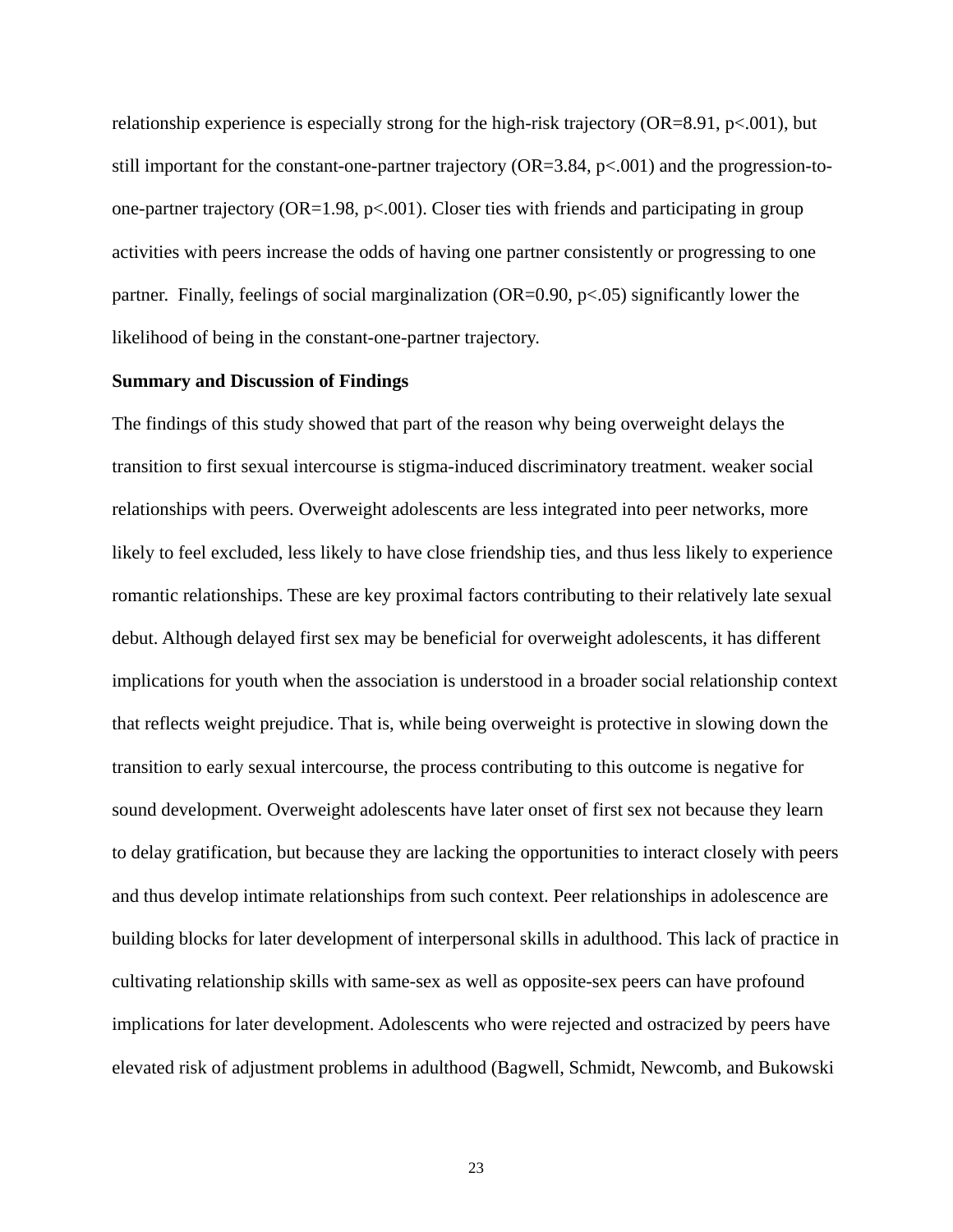2001). Problems in forming unions, such as cohabitation or marriage, can emerge because intimate relationship experiences in adolescence foster union formation in early adulthood (Raley, Crissey, and Muller 2007). Overweight adolescents may also experience more problems interacting with future fellow students in schools or coworkers in workplaces, both of which can hinder their socioeconomic attainment.

When developmental stages were taken into account, different processes emerged. Looking across the two sets of models for the younger and older ages in adolescence, the findings show that the relationships between weight status and social relationships vary by developmental stage. Most of these differences are likely a result of the different meanings of sexual behaviors for younger and older adolescents. By the time youth enter late adolescence and early adulthood, intimate relationship becomes more normative. Thus, sex is less likely to be associated with many factors that predict sexual acts in early and mid-adolescence, since everyone is engaging in a certain level of sexual behavior with their intimate partners.

There are two points to be noted. First, sociodemographic characteristics are better predictors of first sex in the younger ages than in the older ages. This is likely due to the fact that early risky sexual activity often correlates with a set of disadvantaged socioeconomic traits of an adolescent's family of origin (Manlove, Ryan, and Franzetta 2007). In contrast, as noted in the emerging adulthood literature, identity exploration within intimate relationship is one of the major tasks during the period from ages 18 to 25 (Arnett 2000). As romantic relationships become more committed and serious than they were in adolescence, sexual relationships with an intimate partner also become more prevalent. It is thus reasonable that little variation by sociodemographic characteristics is observed. That is, adolescents of different races, maternal education, and family background are equally likely to explore emotional and physical intimacy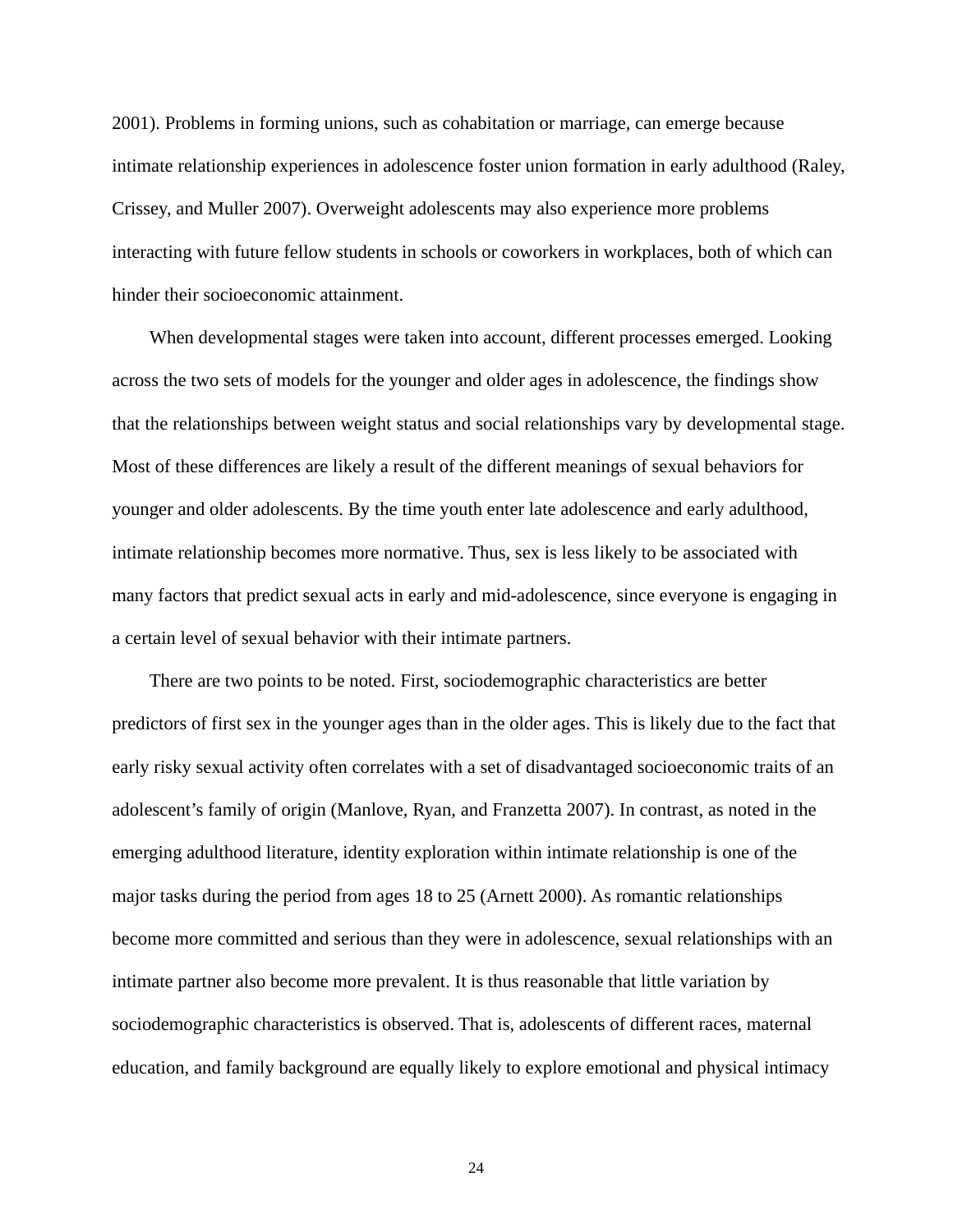with their partners.

Second, the negative relationship between overweight and timing of first sex is explained by the social relationship variables in the younger ages, not in the older ages. The peer context offers an important environment for adolescents to learn interpersonal relationship skills outside of their own family. They are learning to establish a sense of self and others through interactions with peers. Thus, younger adolescents are more influenced by the interactions they have with peers and the stigma attached to overweight. Research indicates that by late adolescence, there is a decline in the importance of belonging to a larger peer group, and an increase in the need to relate more intimately to selected significant others (Kroger 2006). This is probably why the negative association between overweight and sex debut is not attenuated by the social relationship variables as much as it is during younger teen ages. Another reason why the impact of social relationships is weaker than that of individual characteristics may be the normative nature of sexual activity in late adolescence and early adulthood.

The four intimate relationship trajectories depict different courses of development from adolescence to early adulthood. They highlight the importance of conceptualizing intimate relationship development as a process that plays out over time. While sex debut is a key life event for some teenagers, others proceed through adolescence without ever having such experience. There are still a few other adolescents who engage in early and multiple-partner sexual activities before they enter young adulthood. The characteristics of individuals in each trajectory (statistics not shown) indicate that the multiple-partner and the consistent-one-partner trajectories are relatively riskier paths than the progression-to-one-partner and the never-had-sex trajectories. Individuals in the former two trajectories are disadvantaged on several socioeconomic status indicators and have traits that lead to riskier sexual activities. One thing to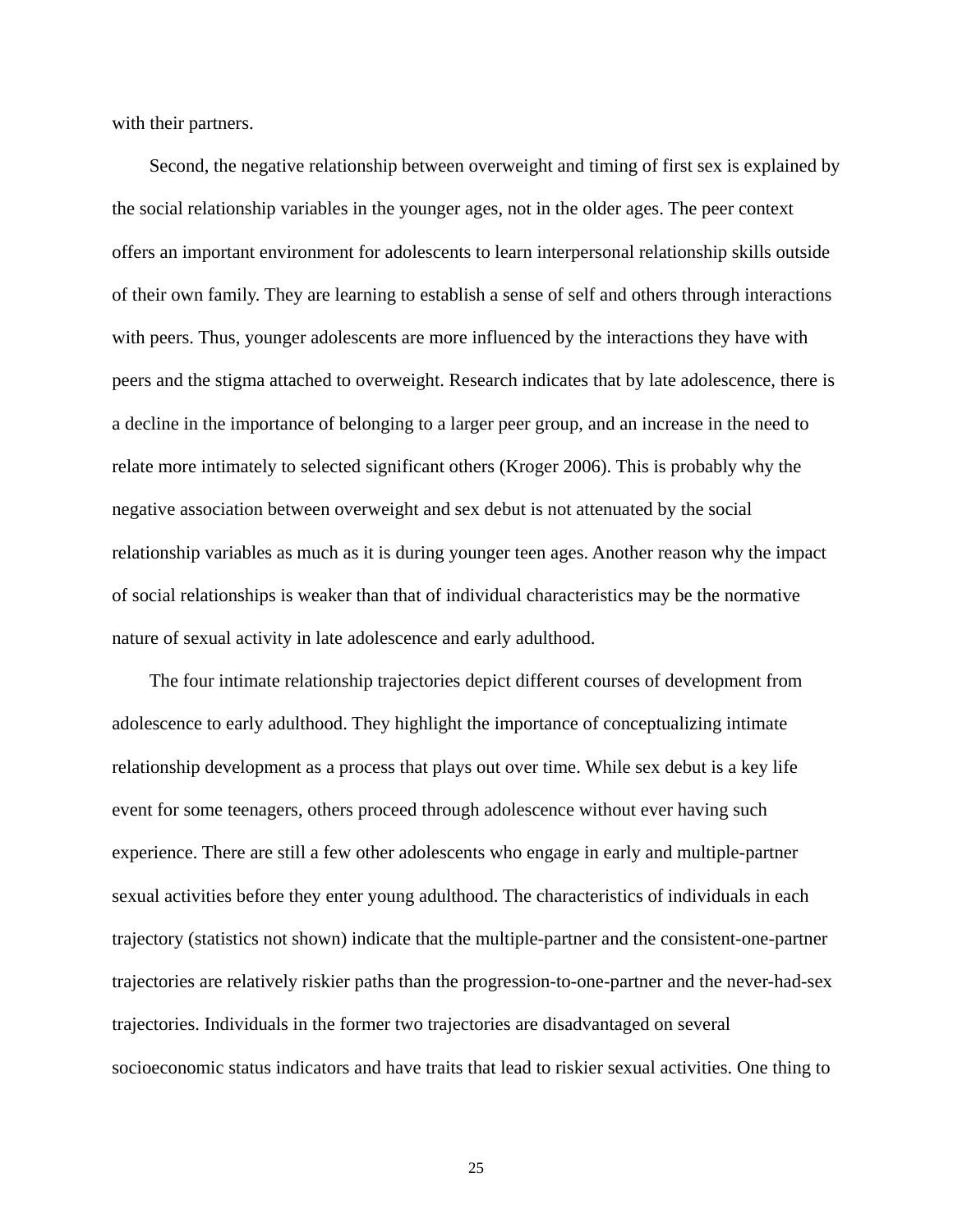be noted is that the constant-one-partner trajectory does not distinguish between having the same partner versus having different partners over time. It is very likely that within this trajectory, some youth are involved with a partner in a long-term relationship, whereas others are having serial relationships with different partners. The latter is more negative for an adolescent's development. It is very likely that the risky profile this trajectory shares with the high-risk trajectory is due to a considerable proportion of youth who are actually having serial sexual partners.

The analytical results of the multinomial logistic regression models again highlight the importance of teen social relationships in understanding sexual development among overweight adolescents. An important mechanism through which weight status affects the likelihood of being in any of the three sexual trajectories, relative to the never-had-sex trajectory, is the lower level of social integration among the overweight. Once the various social relationship variables were taken into account, overweight teens were not less likely to be on any of the three trajectories than normal-weight teens.

These results indicate that the friendship context in adolescence fosters the formation of intimate dyadic relationships and sets the stage for relationship development. Overweight adolescents, in particular, are vulnerable to being rejected or having less close relationships with peers. According to the literature on rejection sensitivity (Downey, Bonica, and Rincon 1999), the social exclusion and weight stigmatization experienced by overweight adolescents can sensitize them to future rejection. A defensive expectation of rejection or a readiness to perceive rejection can interfere with future opportunities to establish close friendships, because they prompt relationship avoidance and intensive/aggressive reactions toward potential rejection or ambiguous peer behavior. Overreacting rejection-sensitive teens can further establish a negative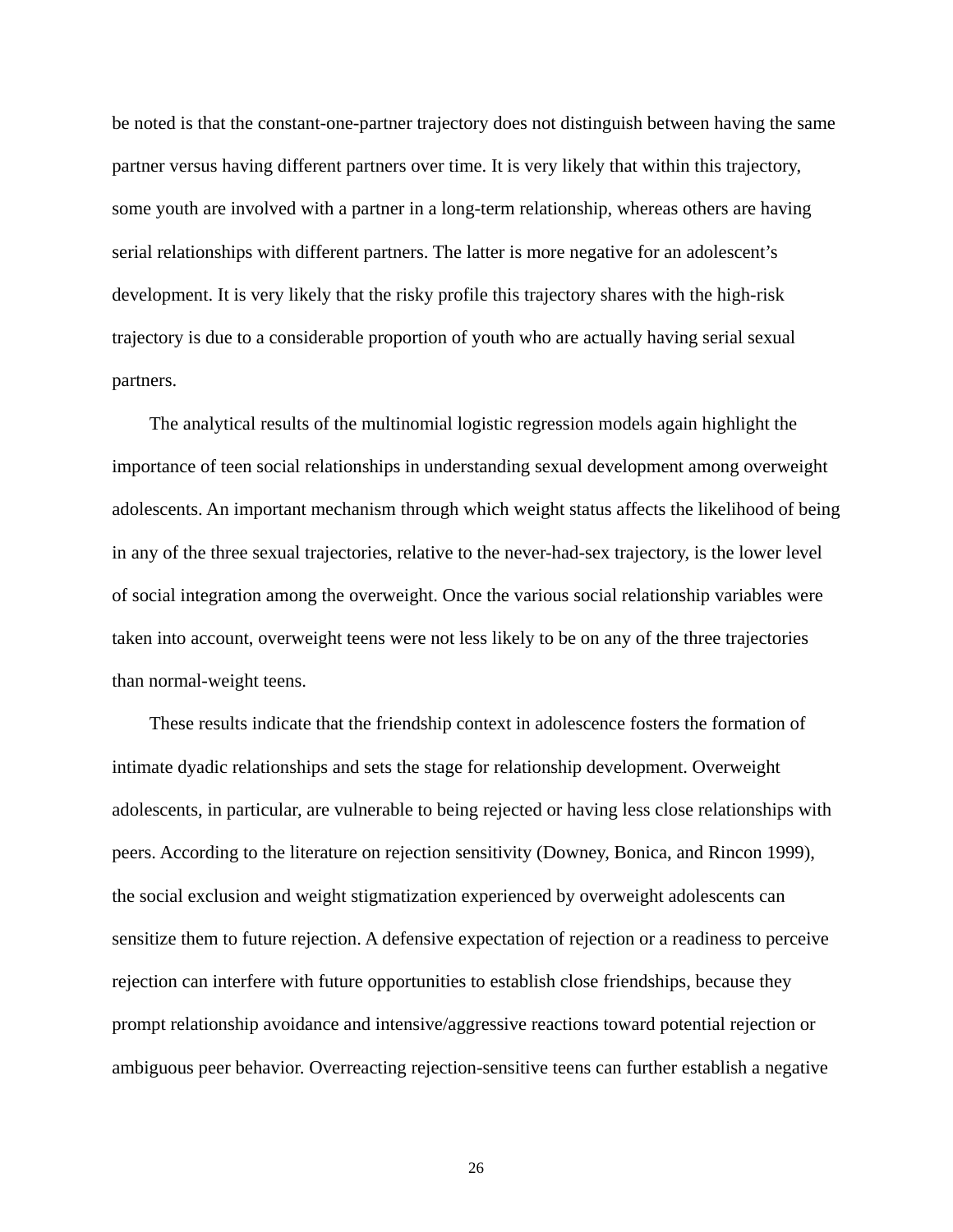<span id="page-28-1"></span>reputation among peers that reduces their chances for dating. All these processes show why overweight youth are particularly more likely to enter young adulthood without any sexual experience. In conclusion, the current study contributes to the existing literature by revealing the critical role of social relationships in the peer context as the incubator for the emergence of the first intimate sexual relationship and for subsequent intimate relationship development among overweight youth.

#### <span id="page-28-0"></span>**NOTES**

 $\overline{a}$ 

<sup>1</sup> Among these adolescents, 2,637 had sex prior to Wave 1 and 1,286 became sexually active between Waves 1 and 2. Two sensitivity tests of the study sample were conducted (table available upon request). The first test regressed an indicator of first sex prior to Wave 1 on a set of time-invariant sociodemographic variables. Those who had sex prior to Wave 1 were significantly more likely to be older and Black, but less likely to be of 'other' race or to have a college-educated mother. They were also more likely to come from families with structures other than the twobiological-parent family. The second test was restricted to those who had never had sex at Wave 1 and regressed an indicator of first sex between Waves 1 and 2 on the same set of variables and weight status (measured by self-reports of BMI at Wave 1). Results were similar to those found in the previous test for the effects of sociodemographic characteristics. In addition, those who were excluded from the present analysis because they had become sexually active prior to Wave 2 were less likely to be underweight or overweight.

 $2$  BMI is measured by converting height from inches to meters and weight from pounds to kilograms. BMI = [weight in kilograms (kg.) / height in meters squared  $(m^2)$ ]. When "weight status" is mentioned hereafter, it refers to a composite measure that depicts both the height and weight of adolescents. Weight status will be used interchangeably with "body type" in this article.

 $3$  To ensure the findings are not significantly affected by the left censoring and the type of BMI used, comparisons were made between three models that utilize different types of BMI measures (and corresponding samples) from Wave 1 (self-reported BMI) and Wave 2 (self-reported and measured BMI). All the sociodemographic predictors in these models were measured at Wave 1 (table available upon request). The effects and significance level of all predictors are quite similar across the three models, regardless of the BMI measure used to construct the weight status categories. The only major difference between models is the stronger negative influence of underweight on timing of first sex when subjective BMI values are used to construct weight statuses. These results show that the decisions to start the study from Wave 2 and to use objective BMI to measure weight status do not influence the findings substantially.

<sup>4</sup> They reached the conclusion that these inconsistent reporting problems are largely random and have limited impact on the substantive conclusions about age at first sex, based on the seven strategies they employed to resolve the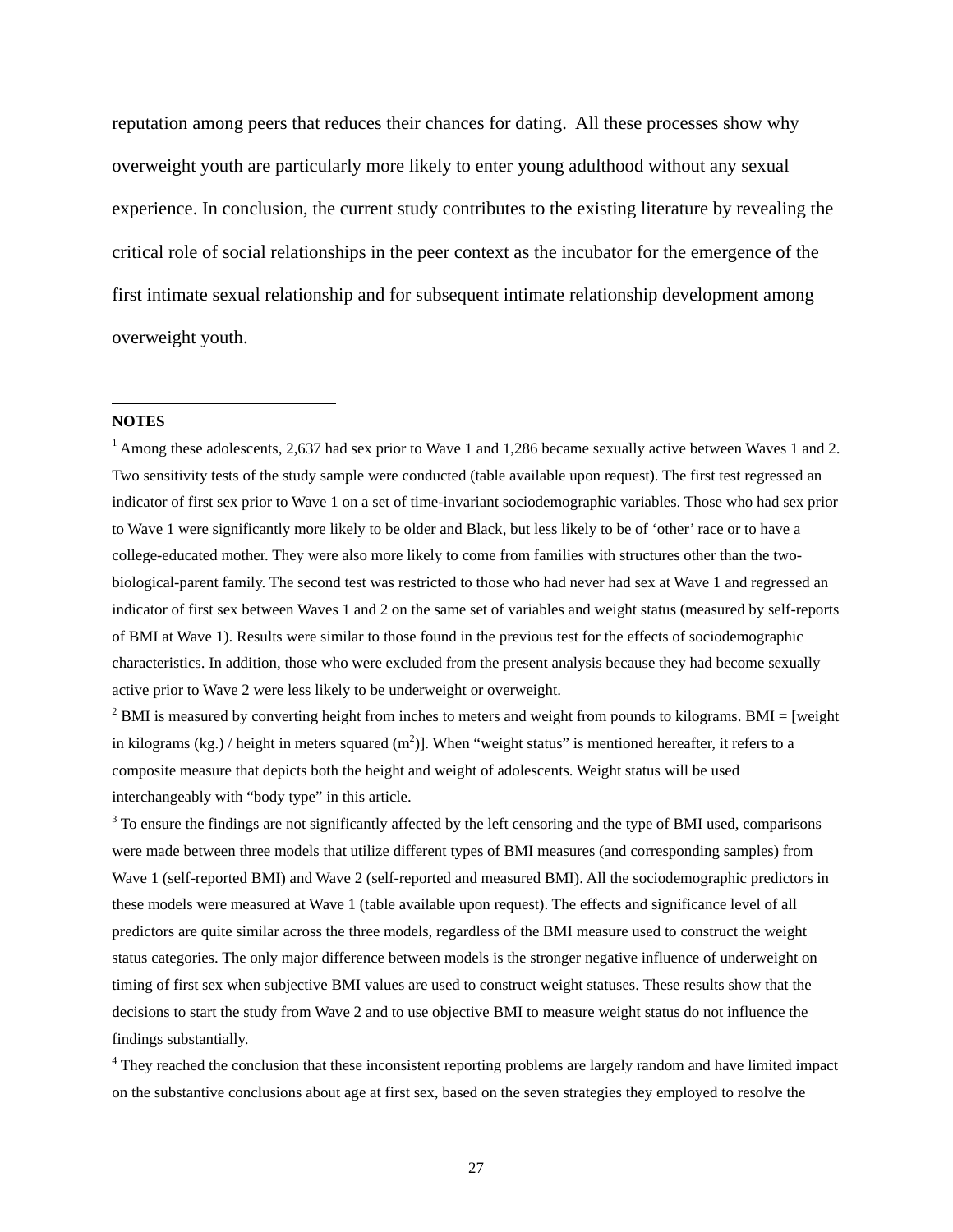<span id="page-29-0"></span>inconsistencies.

<sup>5</sup> The network file of Add Health only makes use of reports from respondents who attended schools that have response rates of 50 percent or higher (Moody 2005). Hence, depending on the variables in this file, the percentages of missing data range from one-fifth to about a quarter.

<sup>6</sup> The Bayesian Information Criterion (BIC) was used to decide the optimal number of groups (i.e., the model that has the lowest absolute value of BIC is the best). The comparison of BIC values indicated that the model with the best is a four-group specification. The model with four trajectories is used to extract sexual relationship trajectories from the data.

#### **REFERENCES**

- Arnett, Jeffrey J. 2000. "Emerging Adulthood: A Theory of Development from the Late Teens through the Twenties." *American Psychologist* 55:469-480.
- Bagwell, Catherine L., Michelle E. Schmidt, Andrew F. Newcomb, and William M. Bukowski. 2001. "Friendship and Peer Rejection as Predictors of Adult Adjustment." *New Directions for Child and Adolescent Development* 2001:25.
- Bingham, C. Raymond and Lisa J. Crockett. 1996. "Longitudinal Adjustment Patterns of Boys and Girls Experiencing Early, Middle, and Late Sexual Intercourse." *Developmental Psychology* 32:647-58.
- Brown, B. Bradford. 1999. "You're Going Out with Who?" Peer Group Influences on Adolescent Romantic Relationships." Pp. 291-329 in *The Development of Romantic Relationships in Adolescence*, edited by W. Furman, B. B. Brown, and C. Feiring. New York, NY: Cambridge University Press.
- Buhi, Eric R. and Patricia Goodson. 2007. "Predictors of Adolescent Sexual Behavior and Intention: A Theory-Guided Systematic Review." *Journal of Adolescent Health* 40:4-21.
- Cavanagh, Shannon E. 2007. "The Social Construction of Romantic Relationships in Adolescence: Examining the Role of Peer Networks, Gender, and Race." *Sociological Inquiry* 77:572-600.
- Cawley, John, Kara Joyner, and Jeffery Sobal. 2006. "Size Matters: The Influence of Adolescents' Weight and Height on Dating and Sex." *Rationality and Society* 18:67
- Chen, Eunice Y. and Molly Brown. 2005. "Obesity Stigma in Sexual Relationships." *Obesity Research* 13:1393-1397.
- Connolly, Jennifer A., Wendy Craig, Adele Goldberg, and Debra Pepler. 2004. "Mixed-Gender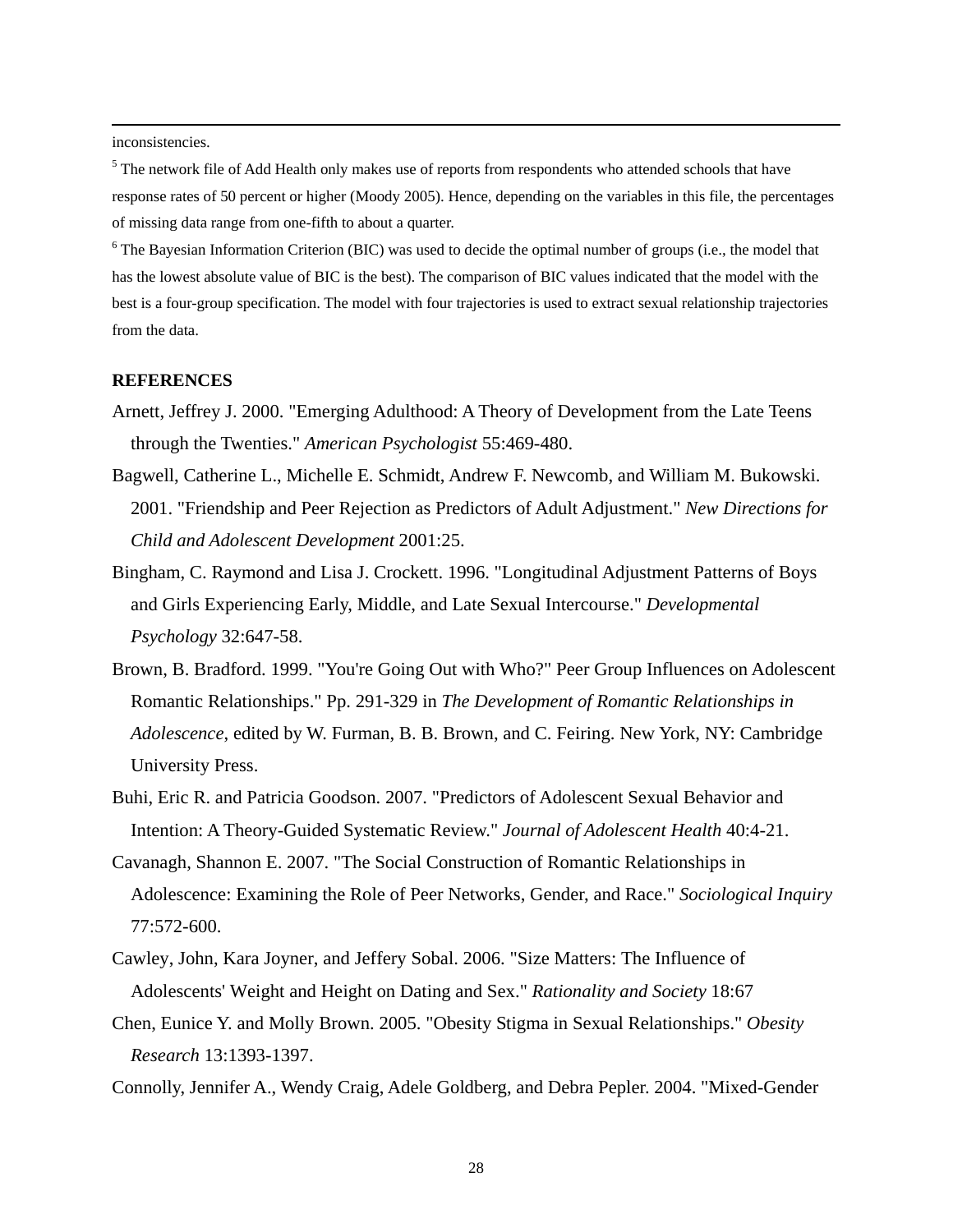Groups, Dating, and Romantic Relationships in Early Adolescence." *Journal of Research on Adolescence* 14:185-207.

- Connolly, Jennifer A., Wyndol Furman, and Roman Konarski. 2000. "The Role of Peers in the Emergence of Heterosexual Romantic Relationships in Adolescence." *Child Development* 71:1395-1408.
- Costa, Frances M., Richard Jessor, John E. Donovan, and J. Dennis Fortenberry. 1995. "Early Initiation of Sexual Intercourse: The Influence of Psychosocial Unconventionality." *Journal of Research on Adolescence* 5:93-121.
- Crockett, Lisa J., C. Raymond Bingham, Joanne S. Chopak, and Judith R. Vicary. 1996. "Timing of First Sexual Intercourse: The Role of Social Control, Social Learning, and Problem Behavior." *Journal of Youth and Adolescence* 25:89-111.
- Dittus, Patricia J. and James Jaccard. 2000. "Adolescents' Perceptions of Maternal Disapproval of Sex: Relationship to Sexual Outcomes." *Journal of Adolescent Health* 26:268-278.
- Downey, Geraldine, Cheryl Bonica, and Claudia Rincon. 1999. "Rejection Sensitivity and Adolescent Romantic Relationships." Pp. 148-174 in *The development of romantic relationships in adolescence*, edited by W. Furman, B. B. Brown, and C. Feiring. New York, NY: Cambridge University Press.
- Feiring, Candice. 1999. "Other-Sex Friendship Networks and the Development of Romantic Relationships in Adolescence." *Journal of Youth and Adolescence* 28:495-512.
- Goodman, Elizabeth, Beth R. Hinden, and Seema Khandelwal. 2000. "Accuracy of Teen and Parental Reports of Obesity and Body Mass Index." *Pediatrics* 106:52-58.
- Gortmaker, Steven L., Aviva Must, James M. Perrin, Arthur M. Sobol, and William H. Dietz. 1993. "Social and Economic Consequences of Overweight in Adolescence and Young Adulthood." *New England Journal of Medicine* 329:1008-12.
- Halpern, Carolyn Tucker, Kara Joyner, J. Richard Udry, and Chirayath Suchindran. 2000. "Smart Teens Don't Have Sex (or Kiss Much Either)." *Journal of Adolescent Health* 26:213-225.
- Halpern, Carolyn Tucker, Rosalind Berkowitz King, Selene G Oslak, and J. Richard Udry. 2005. "Body Mass Index, Dieting, Romance, and Sexual Activity in Adolescent Girls: Relationships Over Time." *Journal of Research on Adolescence* 15:535-559.
- Halpern, Carolyn Tucker, J. Richard Udry, Benjamin C. Campbell, and and Chirayath M.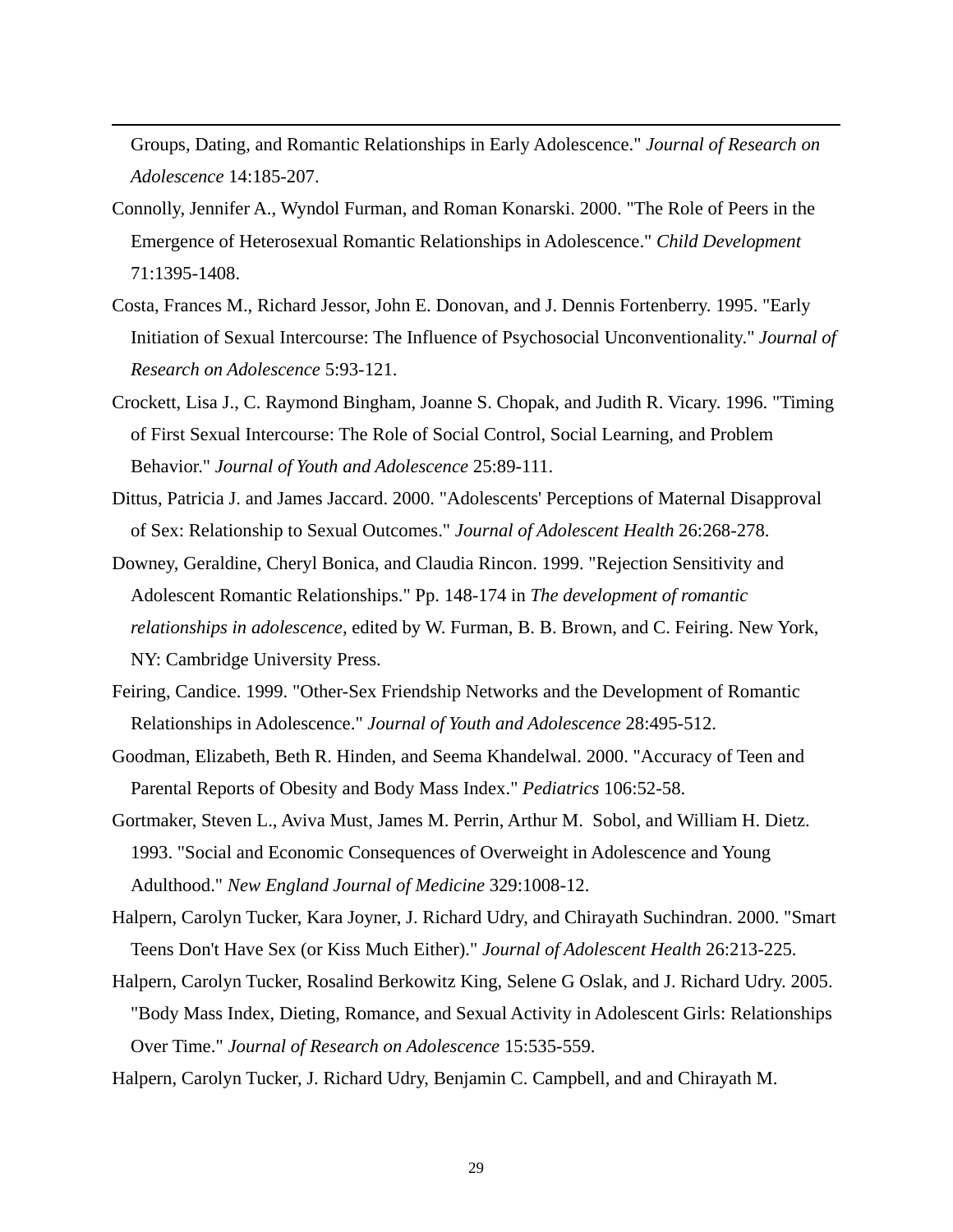Suchindran. 1999. "Effects of Body Fat on Weight Concerns, Dating and Sexual Activity: A Longitudinal Analysis of Black and White Adolescent Girls." *Developmental Psychology* 35:721-736.

- Harris, Kathleen Mullan, Francesca Florey, Joyce Tabor, Peter S. Bearman, Jo Jones, and J. Richard Udry. 2003. "The National Longitudinal Study of Adolescent Health: Research Design." [WWW document]. URL:<http://www.cpc.unc.edu/projects/addhealth/design>.
- Hofferth, Sandra L. 1987. *Risking the Future: Initiation of Sexual Intercourse*. Washington, DC: National Academy Press.
- Jemmott, Loretta Sweet and John B. Jemmott. 1992. "Family Structure, Parental Strictness, and Sexual Behavior among Inner-City Black Male Adolescents." *Journal of Adolescent Research* 7:192-207.
- Kiess, Wieland and Antje Boettner. 2002. "Obesity in the Adolescent." *Adolescent Medicine* 13:181-190.
- Kroger, Jane. 2006. "Identity in Late Adolescence." Pp. 87-114 in *Identity Development: Adolescence Through Adulthood*. Thousand Oaks, California: Sage.
- Latner, J. D. and A. J. Stunkard. 2003. "Getting Worse: The stigmatization of obese children." *Obesity Research* 11:452-456.
- Luster, Tom and Stephen A. Small. 1994. "Factors Associated with Sexual Risk-Taking Behaviors among Adolescents." *Journal of Marriage and Family* 56:622-632.
- Manlove, Jennifer S., Suzanne Ryan, and Kerry Franzetta. 2007. "Risk and Protective Factors Associated with the Transition to a First Sexual Relationship with an Older Partner." *Journal of Adolescent Health* 40:135-143.
- McDanal Jr, Clarence E. 1993. "Obesity, Multiple Personality Disorder, and Hypnosis." *American Journal of Psychiatry* 150:1274.
- Miller, Brent C., Roger B. Christensen, and Terrance D. Olson. 1987. "Adolescent Self-Esteem in Relation to Sexual Attitudes and Behavior." *Youth & Society* 19:93-111.
- Moody, James. 2005. "Add Health Network Structure Files." Carolina Population Center, University of North Carolina at Chapel Hill.
- Nagin, Daniel 2005. *Group-Based Modeling of Development*: Harvard University Press.
- NCHS. 2005. "Prevalence of Overweight Among Children and Adolescents: United States, 1999-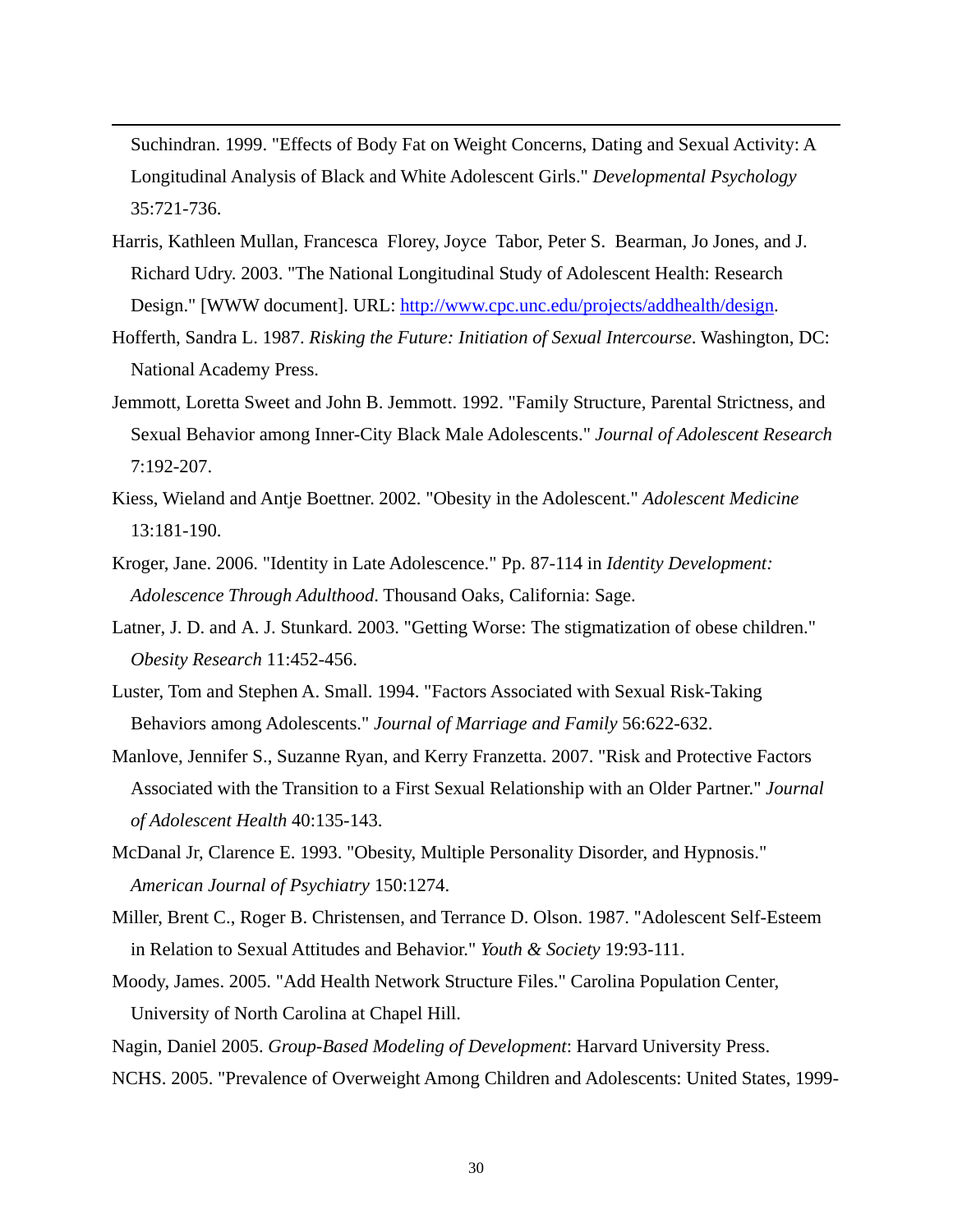2002." Available online at:

 $\overline{a}$ 

<http://www.cdc.gov/nchs/products/pubs/pubd/hestats/overwght99.htm>.

- Ogden, Cynthia L., Robert J. Kuczmarski, Katherine M. Flegal, Zuguo Mei, Shumei Guo, Rong Wei, Laurence M. Grummer-Strawn, Lester R. Curtin, Alex F. Roche, and Clifford L. Johnson. 2002. "Centers for Disease Control and Prevention 2000 Growth Charts for the United States: Improvements to the 1977 National Center for Health Statistics Version." *Pediatrics* 109:45-60.
- Pearce, Michelle J., Julie Boergers, and Mitchell J. Prinstein. 2002. "Adolescent Obesity, Overt and Relational Peer Victimization, and Romantic Relationships." *Obesity Research* 10:386- 393.
- Puhl, R. M. and J. D. Latner. 2007. "Stigma, Obesity, and the Health of the Nation's Children." *Psychological Bulletin* 133:557-580.
- Raley, R. Kelly, Sarah Crissey, and Chandra Muller. 2007. "Of Sex and Romance: Late Adolescent Relationships and Young Adult Union Formation." *Journal of Marriage and Family* 69:1210-1226.
- Rubin, Donald B. 2004. *Multiple Imputation for Nonresponse in Surveys.* New York: J. Wiley & Sons.
- Ryan, Suzanne, Jennifer Manlove, and and Kerry Franzetta. 2003. "The First Time: Characteristics of Teens' First Sexual Relationships. Child Trends Research Brief. Publication# 2003-16." Child Trends, Washington, DC.
- Santelli, John S., Nancy D. Brener, Richard Lowry, Amita Bhatt, and Laurie S. Zabin. 1998. "Multiple Sexual Partners Among US Adolescents and Young Adults." *Family Planning Perspectives* 30:271-275.
- Sieving, Renee E., Marla E. Eisenberg, Sandra Pettingell, and Carol Skay. 2006. "Friends' Influence on Adolescents' First Sexual Intercourse." *Perspectives on Sexual and Reproductive Health* 38:13-19.
- Sieving, Renee E., Clea S. McNeely, and Robert W. Blum. 2000. "Maternal Expectations, Mother-Child Connectedness, and Adolescent Sexual Debut." *Archives of Pediatrics and Adolescent Medicine* 154:809-816.
- Strauss, Richard S. and Harold A. Pollack. 2003. "Social Marginalization of Overweight Children." *Archives of Pediatrics and Adolescent Medicine* 157:746-752.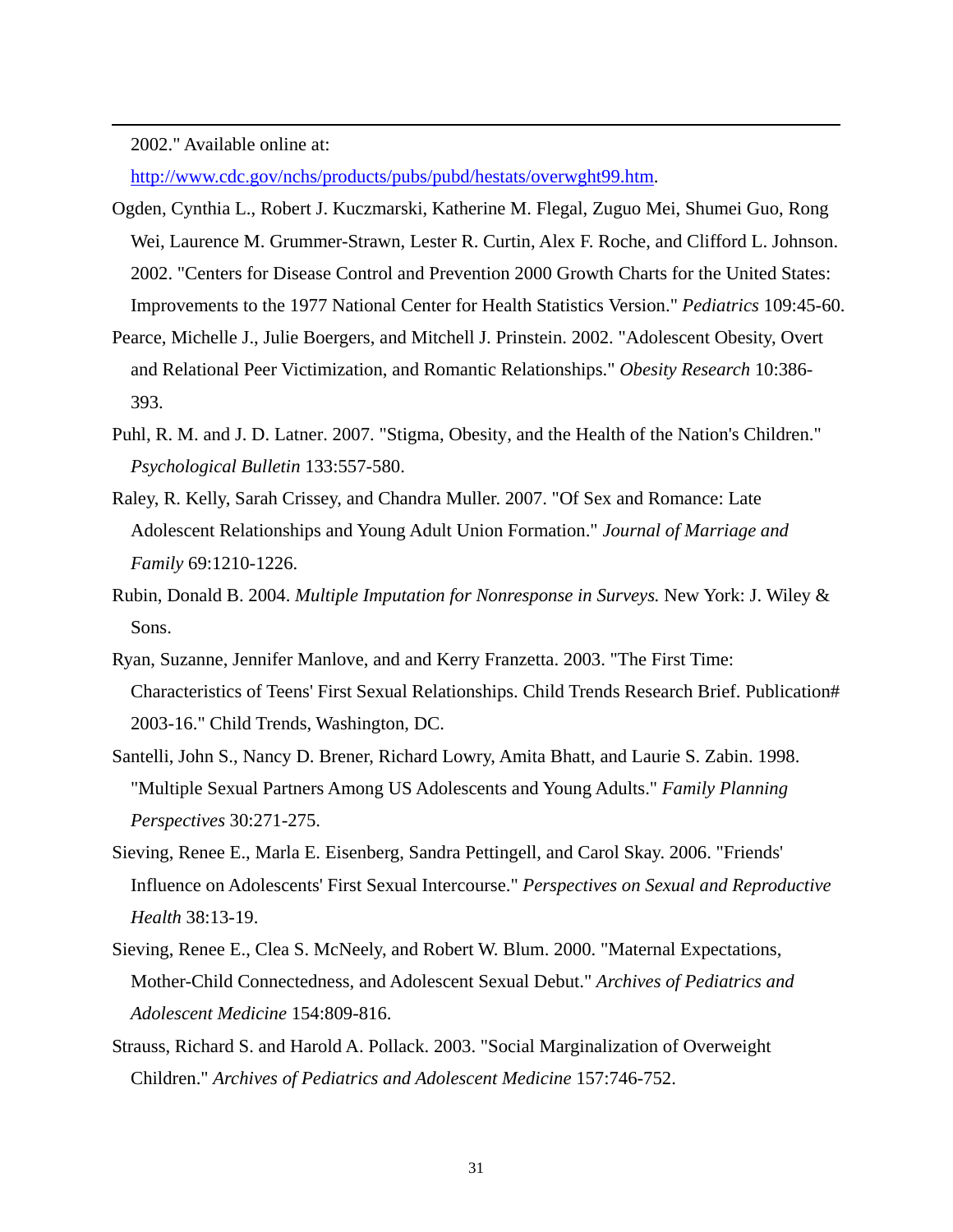- Thornton, Arland. 1990. "The Courtship Process and Adolescent Sexuality." *Journal of Family Issues* 11:239-273.
- Upchurch, Dawn M., Lee A. Lillard, Carol S. Aneshensel, and Nicole Fang Li. 2002. "Inconsistencies in Reporting the Occurence and Timing of First Intercourse among Adolescents." *The Journal of Sex Research* 39:197-206.

- Whitbeck, Les B., Kevin A. Yoder, Dan R. Hoyt, and Rand D. Conger. 1999. "Early Adolescent Sexual Activity: A Developmental Study." *Journal of Marriage and Family* 61:934-946.
- Wiederman, Michael W. and Shannon R. Hurst. 1998. "Body Size, Physical Attractiveness, and Body Image among Young Adult Women: Relationships to Sexual Experience and Sexual Esteem." *The Journal of Sex Research* 35:272-281.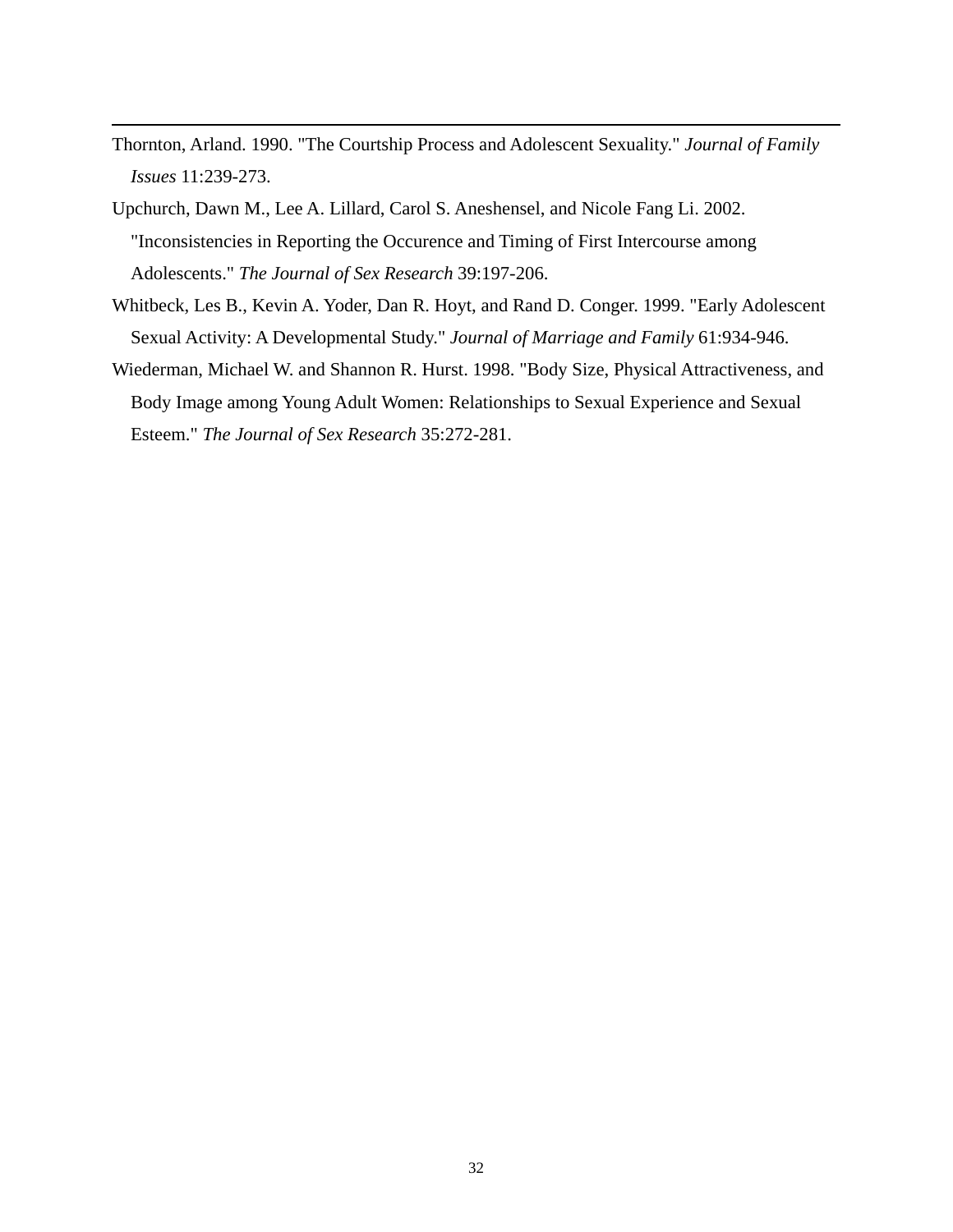|                                            | All Respondents | Underweight | Normal weight | At risk of overweight | Overweight       |
|--------------------------------------------|-----------------|-------------|---------------|-----------------------|------------------|
| Unweighted N                               | $(N=6905)$      | $(N=230)$   | $(N=4668)$    | $(N=1013)$            | $(N=994)$        |
| Measured BMI (w2)                          | 22.66           | 17.46       | 20.51         | 24.95                 | 31.23            |
| % had first sex between W2 & W3            | 83.67           | 78.66 *     | 84.88         | 83.67                 | 79.30 **         |
| Age at first sexual intercourse            | 17.36           | 18.15 ***   | 17.37         | 17.04 **              | 17.48            |
| <b>Basic socio-demographics</b>            |                 |             |               |                       |                  |
| Age at Wave 2                              | 15.46           | 15.98       | 15.49         | 15.18                 | 15.47            |
| Gender (%)                                 |                 |             |               |                       |                  |
| males                                      | 49.43           | $60.09$ *   | 47.93         | 48.74                 | 54.57 **         |
| females                                    | 50.57           | 39.91 *     | 52.07         | 51.26                 | 45.43 **         |
| Race $(\% )$                               |                 |             |               |                       |                  |
| White                                      | 69.96           | 71.85       | 71.37         | 65.82 *               | $67.65$ †        |
| <b>Black</b>                               | 12.42           | $5.66*$     | 11.20         | 15.99 ***             | 15.74 ***        |
| Hispanic                                   | 11.90           | 10.19       | 11.38         | 13.46                 | 12.99            |
| Other                                      | 5.72            | $12.30$ **  | 6.05          | 4.73                  | $3.62 +$         |
| Family structure (%)                       |                 |             |               |                       |                  |
| 2-bio-parents family                       | 63.41           | $52.51$ †   | 70.41         | 57.22                 | $63.82$ †        |
| step family                                | 14.15           | 22.51       | 10.11         | 17.65                 | $13.86$ †        |
| single family                              | 19.77           | 21.87       | 17.19         | 21.61                 | 20.04 **         |
| other family                               | 2.67            | 3.11        | 2.29          | $3.52$ *              | 2.28             |
| Maternal education (%)                     |                 |             |               |                       |                  |
| less than HS                               | 15.18           | 12.74       | 15.50         | $15.33 +$             | 14.98 ***        |
| High school                                | 41.35           | 45.23       | 38.73         | $43.22$ *             | ***<br>41.55     |
| Some college                               | 17.81           | $13.67$ *   | 16.79         | 18.63                 | $\ast$<br>18.11  |
| College and beyond                         | 25.66           | 28.36       | 28.98         | 22.83 ***             | $* * *$<br>25.36 |
| Family Income (in thousands)               | 50.46           | 51.57       | 53.02         | 45.66 **              | 43.66 ***        |
| <b>Factors related to first sex</b>        |                 |             |               |                       |                  |
| Mother-child closeness                     | 17.22           | 17.00       | 17.21         | 17.29                 | 17.28            |
| Protective factors                         | 11.64           | 11.48       | 11.66         | 11.60                 | 11.63            |
| Self-reported grades                       | 2.94            | $2.89 +$    | 3.00          | 2.87 ***              | $2.73$ ***       |
| School adjustment                          | 22.02           | $21.02$ **  | 22.15         | 21.96                 | $\ast$<br>21.70  |
| Self esteem                                | 33.07           | $32.55$ *   | 33.45         | ***<br>32.74          | 31.76 ***        |
| Religiosity                                | 8.80            | $8.37*$     | 8.85          | 8.72                  | 8.79             |
| R's attractiveness                         | 3.55            | $3.35$ ***  | 3.67          | $3.46$ ***            | $3.18$ ***       |
| Motivation to have sex                     | 13.10           | 13.31       | 13.02         | 13.13                 | $13.37 +$        |
| Perceived social consequences of sex       | 8.74            | 8.74        | 8.81          | 8.62                  | 8.58             |
| <b>Social Relationship Characteristics</b> |                 |             |               |                       |                  |
| Feeling of socially marginalized           | 2.17            | $2.44$ *    | 2.10          | 2.16                  | $***$<br>2.41    |
| Number of received friendship nominations  | 4.86            | 5.11        | 5.23          | 4.51                  | $3.52$ ***       |
| Closeness with same-sex friends            | 7.94            | 7.57        | 8.15          | 7.80                  | $7.24$ **        |
| Closeness with opposite-sex friends        | 4.52            | 4.11        | 4.66          | 4.34                  | 4.14<br>$\ast$   |
| Played team sport in the past week         | 1.53            | $1.19$ ***  | 1.57          | 1.53                  | $1.46*$          |
| Had romantic relationship by w2 (%)        | 45.54           | 38.21 **    | 49.61         | 39.68<br>***          | 34.94 ***        |
| <b>Sexual Relationship Trajectory (%)</b>  |                 |             |               |                       |                  |
| High-risk multiple partner trajectory      | 2.34            | 0.93        | 2.51          | 2.55                  | 1.70             |
| Constant-one-partner trajectory            | 40.03           | 36.09       | 41.35         | 39.91                 | $35.02$ *        |
| Progression-to-one-partner trajectory      | 41.29           | 41.64       | 41.04         | 41.22                 | 42.41            |
| Never-had-sex trajectory                   | 16.34           | $21.34$ †   | 15.10         | 16.32                 | 20.88 **         |

Table 1: Summary statistics of adolescent characteristics by weight status, Add Health, N=6905

T-test against normal weight adolescents: † p<.10; \* p<.05; \*\* p<.01; \*\*\* p<.001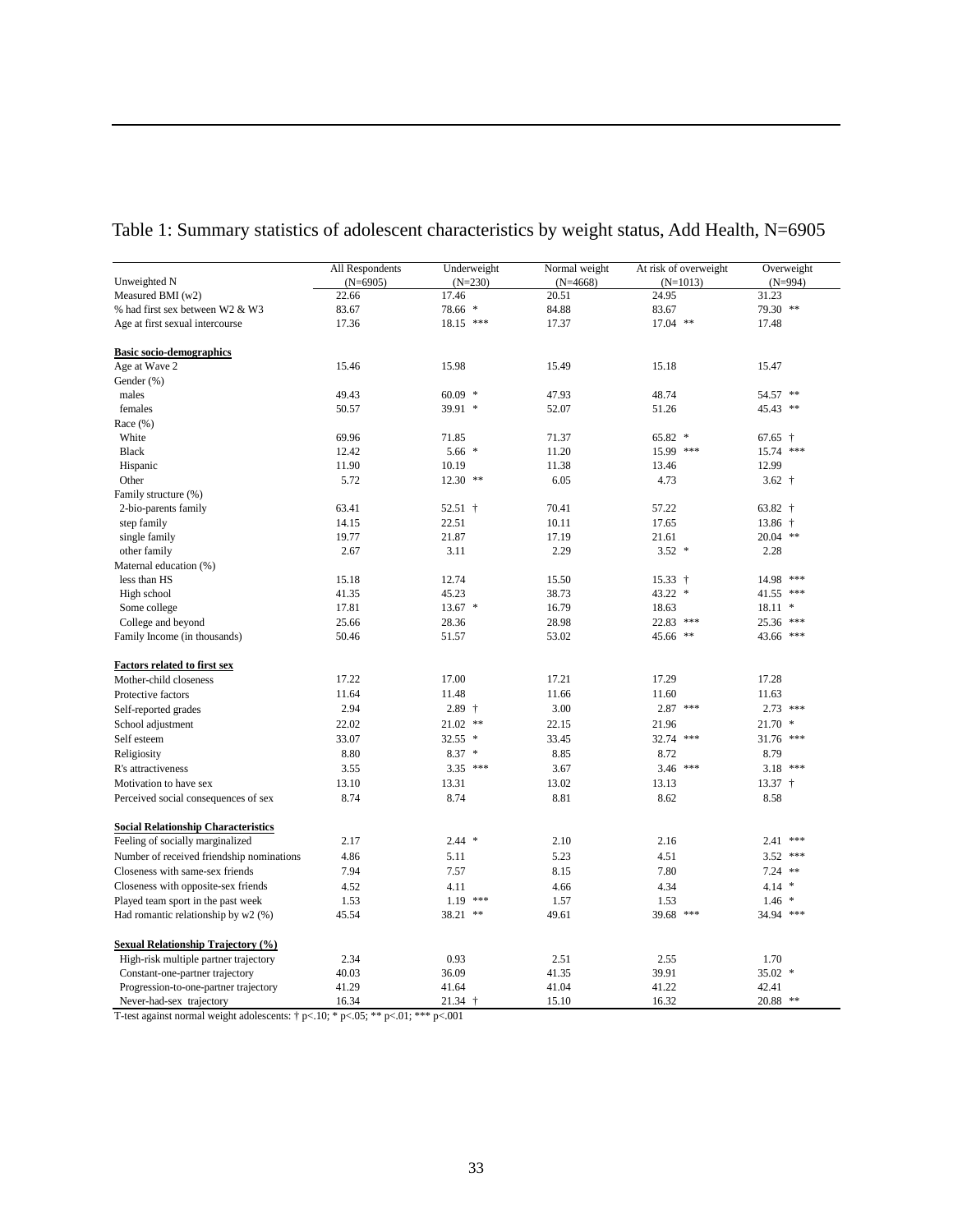|                                           | Model 1   | Model 2   | Model 3       | Model 4       |
|-------------------------------------------|-----------|-----------|---------------|---------------|
| <b>Weight Statuses</b>                    |           |           |               |               |
| Underweight                               | $0.75*$   | $0.77*$   | $0.77*$       | 0.81          |
| Normal Weight (ref.)                      | $---$     | ---       | $---$         | $---$         |
| At risk of overweight                     | 0.98      | 0.94      | 0.96          | 1.01          |
| Overweight                                | $0.82**$  | $0.78***$ | $0.81**$      | $0.89\dagger$ |
|                                           |           |           |               |               |
| Age (time-varying)                        | $1.10***$ | $1.11***$ | $1.13***$     | $1.15***$     |
| Male                                      | 0.98      | 0.98      | $0.76***$     | $0.80***$     |
| Race                                      |           |           |               |               |
| White (ref.)                              |           | $---$     | $---$         | ---           |
| <b>Black</b>                              |           | 1.16      | 1.09          | $1.28**$      |
| Hispanics                                 |           | 0.89      | $0.82*$       | $0.85*$       |
| Other                                     |           | $0.69***$ | $0.70***$     | $0.78*$       |
| Maternal Education                        |           |           |               |               |
| Less than High School (ref.)              |           |           | ---           |               |
| <b>High School</b>                        |           | 1.03      | 1.04          | 0.99          |
| Some College                              |           | 0.96      | 0.99          | 0.90          |
| College and beyond                        |           | $0.79**$  | $0.86\dagger$ | $0.77**$      |
| <b>Family Structure</b>                   |           |           |               |               |
| Two-biological-parent families (ref.)     |           |           |               |               |
| Stepfamilies                              |           | $1.46***$ | $1.27***$     | $1.25***$     |
| Single-parent families                    |           | $1.32***$ | 1.11          | 1.11          |
| Other families                            |           | 1.10      | 0.96          | 0.93          |
| Family income                             |           | 1.00      | 1.00          | 1.00          |
| Mother-child closeness                    |           |           | 1.02          | 1.02          |
| Positive family climate                   |           |           | $0.93***$     | $0.94***$     |
| Self-reported grades                      |           |           | $0.82***$     | $0.81***$     |
| School adjustment                         |           |           | 0.99          | $0.99*$       |
| Self esteem                               |           |           | $1.02*$       | 1.01          |
| Religiosity                               |           |           | 0.99          | 0.98†         |
| R's attractiveness                        |           |           | $1.17***$     | 1.11***       |
| Motivation to have sex                    |           |           | 1.04***       | $1.04***$     |
| Perceived social consequences of sex      |           |           | $0.91***$     | $0.92***$     |
|                                           |           |           |               |               |
| Feelings of social marginalization        |           |           |               | $0.95**$      |
| Number of received friendship nominations |           |           |               | $1.03***$     |
| Closeeness with same-sex friends          |           |           |               | $1.02**$      |
| Closeeness with opposite-sex friends      |           |           | 1.01          |               |
| Participate in a team sport in past week  |           |           | $1.07**$      |               |
| Ever had a romantic relationship          |           |           |               | $1.72***$     |
| Total person years                        | 23221     | 23221     | 23221         | 23221         |

Table 2: Odds ratios of discrete-time event history models predicting transition to first sexual intercourse, Add Health data (weighted  $&$  multiply imputed data), N=6,905

 $\dagger$  p< .10; \* p< .05; \*\* p<.01; p< .001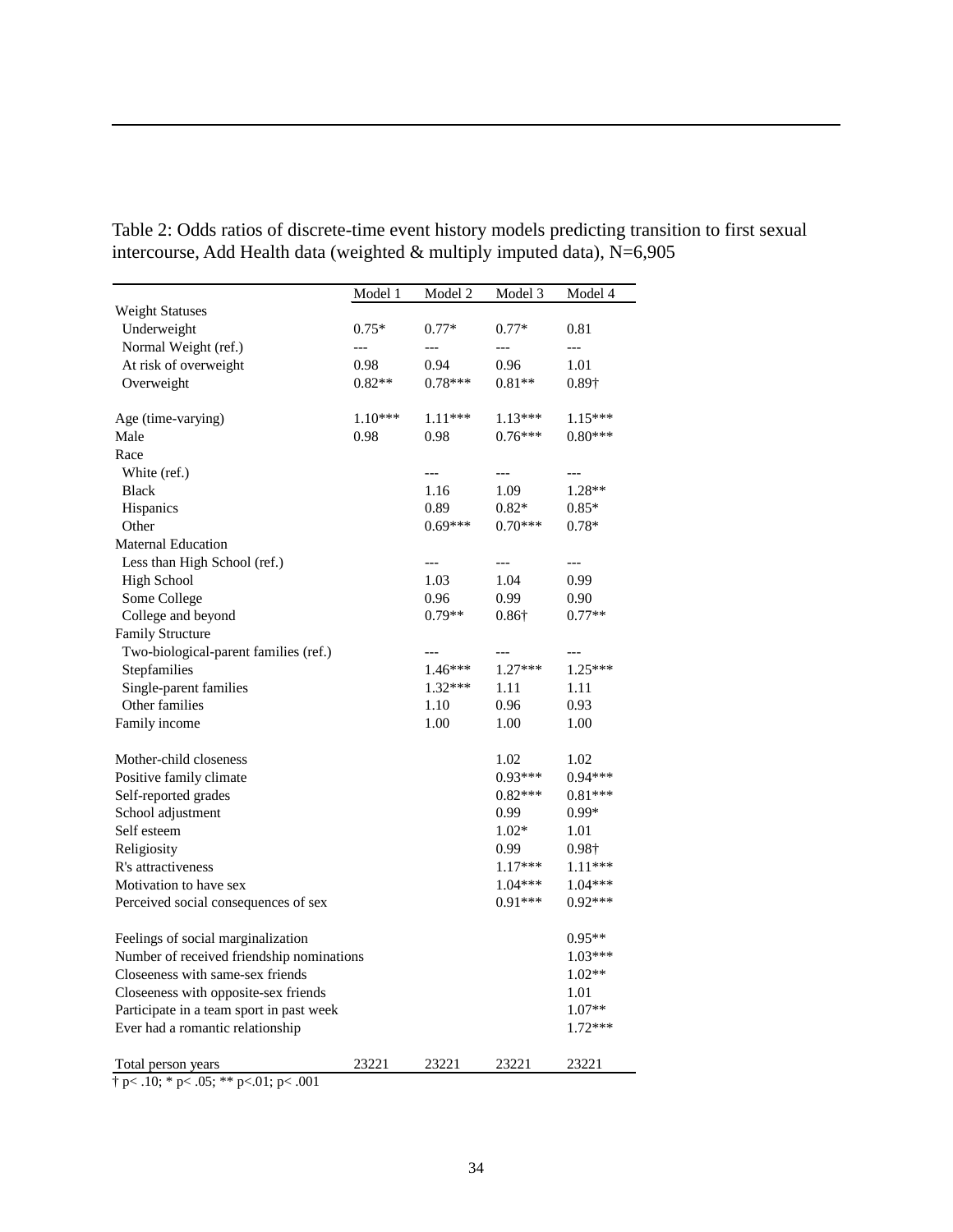|                                           |           | Exposure age $\leq 17$ |           |               |                | Exposure $age = 18$ |                     |                       |  |
|-------------------------------------------|-----------|------------------------|-----------|---------------|----------------|---------------------|---------------------|-----------------------|--|
|                                           | Model 1   | Model 2                | Model 3   | Model 4       | Model 1        |                     | Model 2 Model 3     | Model 4               |  |
| <b>Weight Statuses</b>                    |           |                        |           |               |                |                     |                     |                       |  |
| Underweight                               | $0.56**$  | $0.59**$               | $0.57**$  | $0.58*$       | 0.96           | 0.98                | 1.00                | 1.08                  |  |
| Normal Weight (ref.)                      | ---       | ---                    | ---       | $---$         | $\overline{a}$ | $\overline{a}$      | $\overline{a}$      | $\overline{a}$        |  |
| At risk of overweight                     | 1.07      | 1.03                   | 1.05      | 1.11          | 0.94           | 0.92                | 0.94                | 0.98                  |  |
| Overweight                                | $0.84*$   | $0.77**$               | $0.79*$   | 0.90          | $0.79**$       | $0.76***$           | $0.81**$            | $0.85*$               |  |
| Age (time-varying)                        | $1.55***$ | $1.58***$              | $1.60***$ | $1.62***$     | $0.78***$      | $0.79***$           | $0.80***$           | $0.81***$             |  |
| Male                                      | 0.97      | 0.99                   | $0.74***$ | $0.79**$      | 0.96           | 0.95                | $0.75***$           | $0.76**$              |  |
| Race                                      |           |                        |           |               |                |                     |                     |                       |  |
| White (ref.)                              |           | ---                    | $---$     | $---$         |                | $---$               | $\overline{a}$      | $\qquad \qquad - -$   |  |
| <b>Black</b>                              |           | $1.30**$               | 1.20†     | 1.41***       |                | 1.04                | 0.99                | 1.16                  |  |
| <b>Hispanics</b>                          |           | 0.87                   | $0.81*$   | 0.85          |                | 0.93                | 0.85                | 0.87                  |  |
| Other                                     |           | $0.57***$              | $0.58***$ | $0.67*$       |                | $0.81*$             | $0.82*$             | 0.88                  |  |
| <b>Maternal Education</b>                 |           |                        |           |               |                |                     |                     |                       |  |
| Less than High School (ref.)              |           | ---                    | $---$     | $---$         |                | $---$               | $\qquad \qquad - -$ | $\scriptstyle \cdots$ |  |
| <b>High School</b>                        |           | 0.92                   | 0.95      | 0.90          |                | 1.14                | 1.12                | 1.08                  |  |
| Some College                              |           | 0.83                   | 0.87      | $0.78*$       |                | 1.13                | 1.12                | 1.03                  |  |
| College and beyond                        |           | $0.69***$              | $0.79*$   | $0.70**$      |                | 0.89                | 0.91                | $0.82\dagger$         |  |
| Family Structure                          |           |                        |           |               |                |                     |                     |                       |  |
| Two-biological-parent families (ref.)     |           |                        |           | $---$         |                | ---                 | $---$               | $---$                 |  |
| Stepfamilies                              |           | $1.57***$              | $1.33***$ | $1.31**$      |                | $1.29*$             | 1.18                | 1.17                  |  |
| Single-parent families                    |           | $1.44***$              | $1.21*$   | $1.20*$       |                | 1.20+               | 1.03                | 1.03                  |  |
| Other families                            |           | 1.34                   | 1.13      | 1.10          |                | 0.96                | 0.88                | 0.86                  |  |
| Family income                             |           | 1.00                   | 1.00      | 1.00          |                | 1.00                | 1.00                | 1.00                  |  |
| Mother-child closeness                    |           |                        | 1.00      | 1.01          |                |                     | 1.03†               | 1.04†                 |  |
| Positive family climate                   |           |                        | $0.94**$  | $0.95**$      |                |                     | $0.94**$            | $0.94**$              |  |
| Self-reported grades                      |           |                        | $0.77***$ | $0.76***$     |                |                     | $0.87**$            | $0.86**$              |  |
| School adjustment                         |           |                        | $0.98*$   | $0.97**$      |                |                     | 1.01                | 1.01                  |  |
| Self esteem                               |           |                        | $1.02*$   | 1.02          |                |                     | 1.02†               | 1.01                  |  |
| Religiosity                               |           |                        | 0.98†     | $0.97*$       |                |                     | 0.99                | 0.98                  |  |
| R's attractiveness                        |           |                        | $1.15***$ | $1.09*$       |                |                     | $1.19***$           | $1.13*$               |  |
| Motivation to have sex                    |           |                        | $1.04***$ | $1.04***$     |                |                     | $1.04**$            | $1.04**$              |  |
| Perceived social consequences of sex      |           |                        | $0.90***$ | $0.91***$     |                |                     | $0.93**$            | $0.94**$              |  |
| Feelings of social marginalization        |           |                        |           | $0.93**$      |                |                     |                     | 0.97                  |  |
| Number of received friendship nominations |           |                        |           | $1.04**$      |                |                     |                     | $1.03**$              |  |
| Closeeness with same-sex friends          |           |                        |           | $1.01\dagger$ |                |                     |                     | $1.02*$               |  |
| Closeeness with opposite-sex friends      |           |                        |           | $1.02*$       |                |                     |                     | 1.00                  |  |
| Participate in a team sport in past week  |           |                        |           | 1.03          |                |                     |                     | 1.12***               |  |
| Ever had a romantic relationship          |           |                        |           | $1.90***$     |                |                     |                     | 1.47***               |  |
| <b>Total N</b>                            | 5969      | 5969                   | 5969      | 5969          | 3974           | 3974                | 3974                | 3974                  |  |
| Total person years                        | 13454     | 13454                  | 13454     | 13454         | 9767           | 9767                | 9767                | 9767                  |  |

Table 3: Odds ratios of discrete time event history analyses predicting transition to first sexual intercourse by exposure age, Add Health data (weighted & multiply imputed data)

 $\frac{1}{\text{# p} < .10; \cdot \text{# p} < .05; \cdot \text{# p} < .01; \text{ p} < .001}$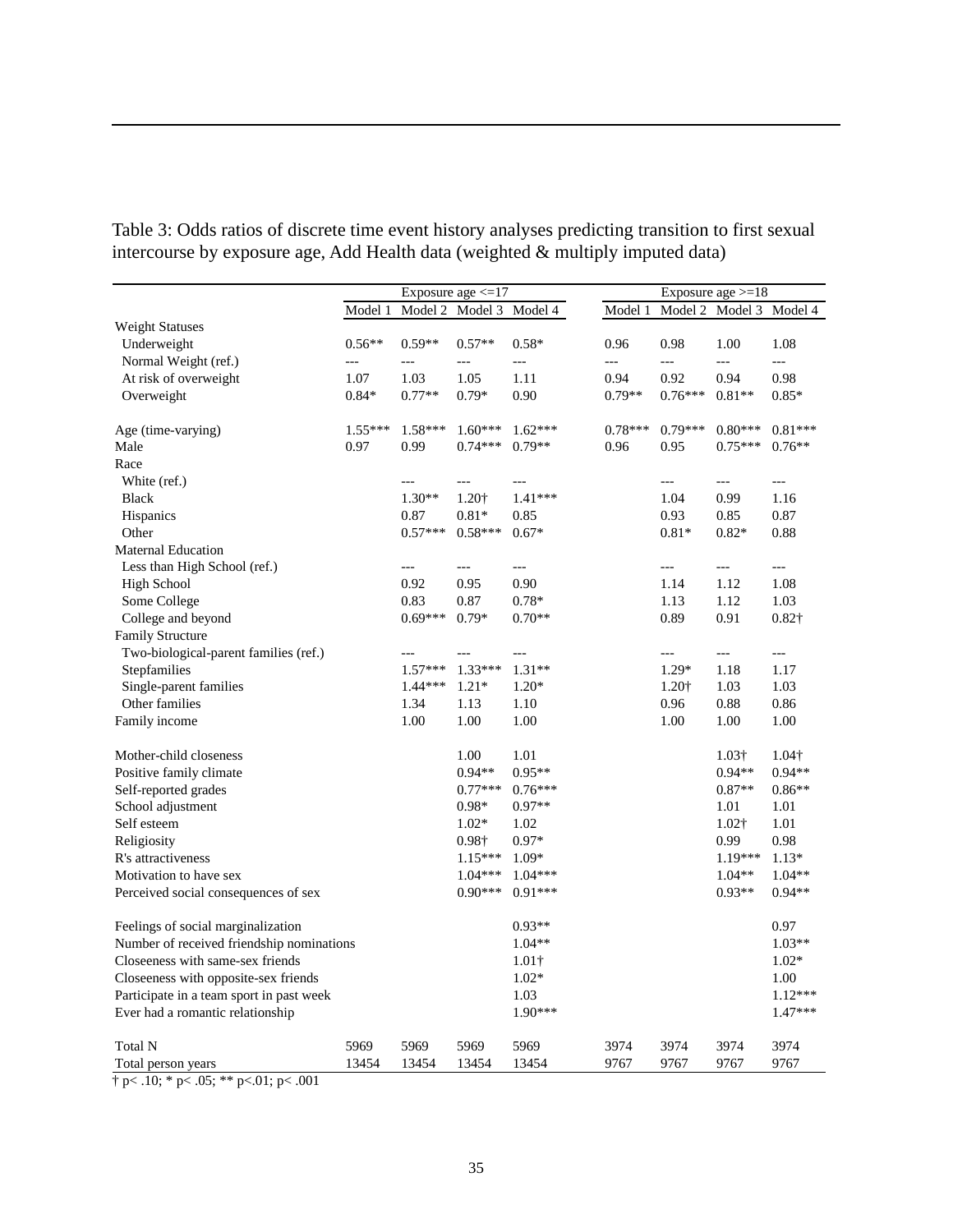| Table 4: Multinomial logistic regression models predicting sexual relationship trajectories, Add |  |  |  |  |
|--------------------------------------------------------------------------------------------------|--|--|--|--|
| Health data (multiply and imputed data) $N=6,905$                                                |  |  |  |  |

|                                           | Model 1   |           | Model 2   |           |               | Model 3                  |                          |                          | Model 4                  |                          |                          |                          |
|-------------------------------------------|-----------|-----------|-----------|-----------|---------------|--------------------------|--------------------------|--------------------------|--------------------------|--------------------------|--------------------------|--------------------------|
| (Reference: Never-had-sex trajectory)     | High risk | Always1   | $0 - > 1$ | High risk | Always1       | $0 - > 1$                | High risk                | Always1                  | $0 - > 1$                | High risk                | Always1                  | $0 - > 1$                |
| Weight Statuses                           |           |           |           |           |               |                          |                          |                          |                          |                          |                          |                          |
| Underweight                               | 0.25      | $0.58*$   | 0.78      | 0.27      | $0.63\dagger$ | 0.82                     | 0.25                     | 0.65                     | 0.87                     | 0.30                     | 0.76                     | 0.96                     |
| Normal Weight (ref.)                      | --        | --        | $-1$      | --        | --            | --                       | $\overline{\phantom{a}}$ | $\overline{\phantom{a}}$ | $\overline{\phantom{a}}$ | $\overline{\phantom{a}}$ | $\overline{\phantom{a}}$ | $\overline{\phantom{a}}$ |
| At risk of overweight                     | 0.99      | 0.92      | 0.88      | 0.98      | 0.87          | 0.86                     | 0.96                     | 0.86                     | 0.87                     | 1.19                     | 1.01                     | 0.95                     |
| Overweight                                | $0.50*$   | $0.61***$ | $0.75*$   | $0.48*$   | $0.56***$     | $0.73*$                  | $0.50\dagger$            | $0.60**$                 | $0.77\dagger$            | 0.68                     | $0.75\dagger$            | 0.87                     |
| Age at w2                                 | $1.19*$   | $1.11*$   | $0.84***$ | $1.22*$   | $1.13*$       | $0.84***$                | $1.17\dagger$            | 1.10+                    | $0.85***$                | $1.14***$                | 1.09                     | $0.85***$                |
| Male                                      | 0.68      | 0.98      | 0.99      | 0.68      | 1.00          | 0.99                     | $0.28***$                | $0.59***$                | $0.74**$                 | 0.34                     | $0.68*$                  | $0.75*$                  |
| Race                                      |           |           |           |           |               |                          |                          |                          |                          |                          |                          |                          |
| White (ref.)                              |           |           |           | -−        | --            | --                       | $\overline{\phantom{a}}$ | $\overline{a}$           | $\overline{\phantom{a}}$ | --                       | $\overline{a}$           | $\overline{\phantom{a}}$ |
| <b>Black</b>                              |           |           |           | 1.00      | 1.29          | 1.03                     | 0.85                     | 1.10                     | 0.92                     | 1.39                     | $1.58*$                  | 1.09                     |
| Hispanics                                 |           |           |           | 0.51      | 0.80          | 1.00                     | $0.43\dagger$            | $0.69*$                  | 0.92                     | 0.48                     | 0.75                     | 0.94                     |
| Other                                     |           |           |           | 0.62      | $0.43***$     | $0.67*$                  | 0.57                     | $0.42***$                | $0.65*$                  | 0.83                     | $0.56**$                 | 0.76                     |
| Maternal Education                        |           |           |           |           |               |                          |                          |                          |                          |                          |                          |                          |
| Less than High School (ref.)              |           |           |           | Ш,        | Ш,            | $\overline{\phantom{a}}$ | Ξ.                       | $\mathbf{u}$             | $\overline{\phantom{a}}$ | Ξ.                       | Ξ.                       | $\overline{\phantom{a}}$ |
| High School                               |           |           |           | 1.41      | 0.98          | 1.02                     | 1.37                     | 0.95                     | 0.97                     | 1.18                     | 0.82                     | 0.89                     |
| Some College                              |           |           |           | 0.96      | 0.93          | 1.08                     | 0.92                     | 0.93                     | 1.04                     | 0.71                     | 0.73                     | 0.91                     |
| College and beyond                        |           |           |           | 1.03      | $0.66*$       | 0.85                     | 1.21                     | $0.74\dagger$            | 0.86                     | 0.88                     | $0.55**$                 | 0.73                     |
| Family Structure                          |           |           |           |           |               |                          |                          |                          |                          |                          |                          |                          |
| 2-bio-parent families (ref.)              |           |           |           | -−        | -−            | --                       | $\overline{\phantom{a}}$ | $\overline{\phantom{a}}$ | $\overline{\phantom{a}}$ | $\overline{\phantom{a}}$ | $\overline{a}$           |                          |
| Step families                             |           |           |           | 2.98**    | $2.29***$     | $1.62**$                 | 1.95+                    | $1.72**$                 | $1.42*$                  | 1.92†                    | $1.75**$                 | $1.44*$                  |
| Single families                           |           |           |           | 1.89*     | $1.57**$      | 1.24                     | 1.17                     | 1.13                     | 1.06                     | 1.11                     | 1.11                     | 1.05                     |
| Other families                            |           |           |           | 1.48      | 1.25          | 0.84                     | 1.01                     | 0.98                     | 0.77                     | 0.76                     | 0.88                     | 0.72                     |
| Family income                             |           |           |           | 1.00      | 1.00          | 1.00                     | 1.00                     | 1.00                     | 1.00                     | 1.00                     | 1.00                     | 1.00                     |
| Mother-child closeness                    |           |           |           |           |               |                          | 1.08                     | 1.04                     | $1.07*$                  | 1.09                     | 1.04                     | 1.07†                    |
| Positive family climate                   |           |           |           |           |               |                          | $0.74***$                | $0.84***$                | $0.90*$                  | $0.76***$                | $0.86**$                 | $0.91*$                  |
| Self-reported grades                      |           |           |           |           |               |                          | $0.62**$                 | $0.63***$                | $0.80**$                 | $0.59**$                 | $0.59***$                | $0.76**$                 |
| School adjustment                         |           |           |           |           |               |                          | 0.98                     | 1.00                     | 1.01                     | 0.96                     | 0.99                     | 1.00                     |
| Self esteem                               |           |           |           |           |               |                          | $1.06*$                  | $1.05**$                 | 1.02                     | 1.03                     | 1.03                     | 1.01                     |
| Religiosity                               |           |           |           |           |               |                          | 0.93                     | 0.98                     | 1.00                     | 0.91                     | 0.96                     | 0.98                     |
| R's attractiveness                        |           |           |           |           |               |                          | $1.45**$                 | $1.40***$                | $1.28***$                | 1.25                     | $1.25**$                 | $1.20*$                  |
| Motivation to have sex                    |           |           |           |           |               |                          | $1.17***$                | $1.08***$                | $1.05\dagger$            | $1.17**$                 | $1.08**$                 | 1.04                     |
| Perceived social consequences of sex      |           |           |           |           |               |                          | $0.77***$                | $0.82***$ 0.89**         |                          | $0.80**$                 | $0.84***$                | $0.90**$                 |
|                                           |           |           |           |           |               |                          |                          |                          |                          |                          |                          |                          |
| Feelings of social marginalization        |           |           |           |           |               |                          |                          |                          |                          | 0.87                     | $0.90*$                  | 1.00                     |
| Number of received friendship nominations |           |           |           |           |               |                          |                          |                          |                          | $1.08*$                  | $1.08***$                | $1.05**$                 |
| Closeeness with same-sex friends          |           |           |           |           |               |                          |                          |                          |                          | 1.03                     | $1.05**$                 | $1.03\dagger$            |
| Closeeness with opposite-sex friends      |           |           |           |           |               |                          |                          |                          |                          | $1.05\dagger$            | 1.03                     | 1.00                     |
| Participate in a team sport in past week  |           |           |           |           |               |                          |                          |                          |                          | 1.12                     | $1.15**$                 | $1.19***$                |
| Ever had a romantic relationship          |           |           |           |           |               |                          |                          |                          |                          | 8.91***                  | $3.84***$                | 1.98***                  |

 $\dagger$  p< .10; \* p< .05; \*\* p<.01; p< .001